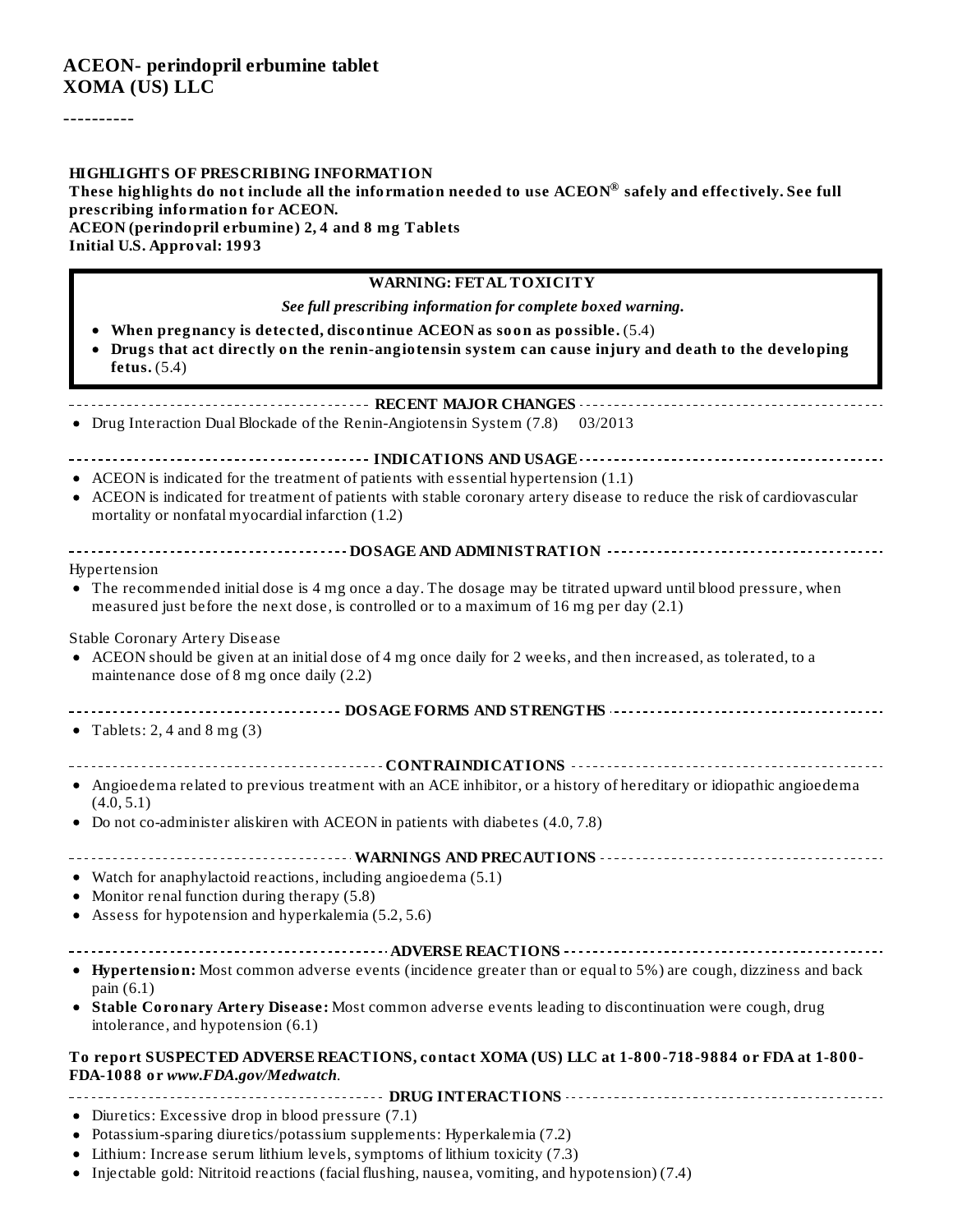- NSAID use may lead to increased risk of renal impairment and loss of antihypertensive effect (7.7)
- Dual inhibition of the renin-angiotensin system: Increased risk of renal impairment, hypotension, and hyperkalemia (7.8).
- **USE IN SPECIFIC POPULATIONS**
- Geriatrics: Start at low daily dose (4 mg or less) and titrate slowly as needed. Experience with doses exceeding 8 mg is limited (8.5)
- Dosage adjustment may be necessary in renally impaired patients (8.7)

#### **See 17 for PATIENT COUNSELING INFORMATION.**

**Revised: 3/2013**

#### **FULL PRESCRIBING INFORMATION: CONTENTS\* WARNING: FETAL TOXICITY 1 INDICATIONS AND USAGE**

#### 1.1 Hypertension

- 1.2 Stable Coronary Artery Disease
- **2 DOSAGE AND ADMINISTRATION**

#### 2.1 Hypertension

- 2.2 Stable Coronary Artery Disease
- 2.3 Dose Adjustment in Renal Impairment and Dialysis

#### **3 DOSAGE FORMS AND STRENGTHS**

#### **4 CONTRAINDICATIONS**

#### **5 WARNINGS AND PRECAUTIONS**

5.1 Anaphylactoid and Possibly Related Reactions

- 5.2 Hypotension
- 5.3 Neutropenia/Agranulocytosis
- 5.4 Fetal Toxicity
- 5.5 Impaired Renal Function
- 5.6 Hyperkalemia
- 5.7 Cough
- 5.8 Hepatic Failure
- 5.9 Surgery/Anesthesia

#### **6 ADVERSE REACTIONS**

- 6.1 Clinical Trials Experience
- 6.2 Postmarketing Experience
- 6.3 Clinical Laboratory Test Findings

#### **7 DRUG INTERACTIONS**

- 7.1 Diuretics
- 7.2 Potassium Supplements and Potassium-Sparing Diuretics
- 7.3 Lithium
- 7.4 Gold
- 7.5 Digoxin
- 7.6 Gentamicin
- 7.7 Non-Steroidal Anti-Inflammatory Agents including Selective Cyclooxygenase-2 Inhibitors (COX-2 Inhibitors)
- 7.8 Dual Blockade of the Renin-Angiotensin System (RAS)

#### **8 USE IN SPECIFIC POPULATIONS**

#### 8.1 Pregnancy

- 8.3 Nursing Mothers
- 8.4 Pediatric Use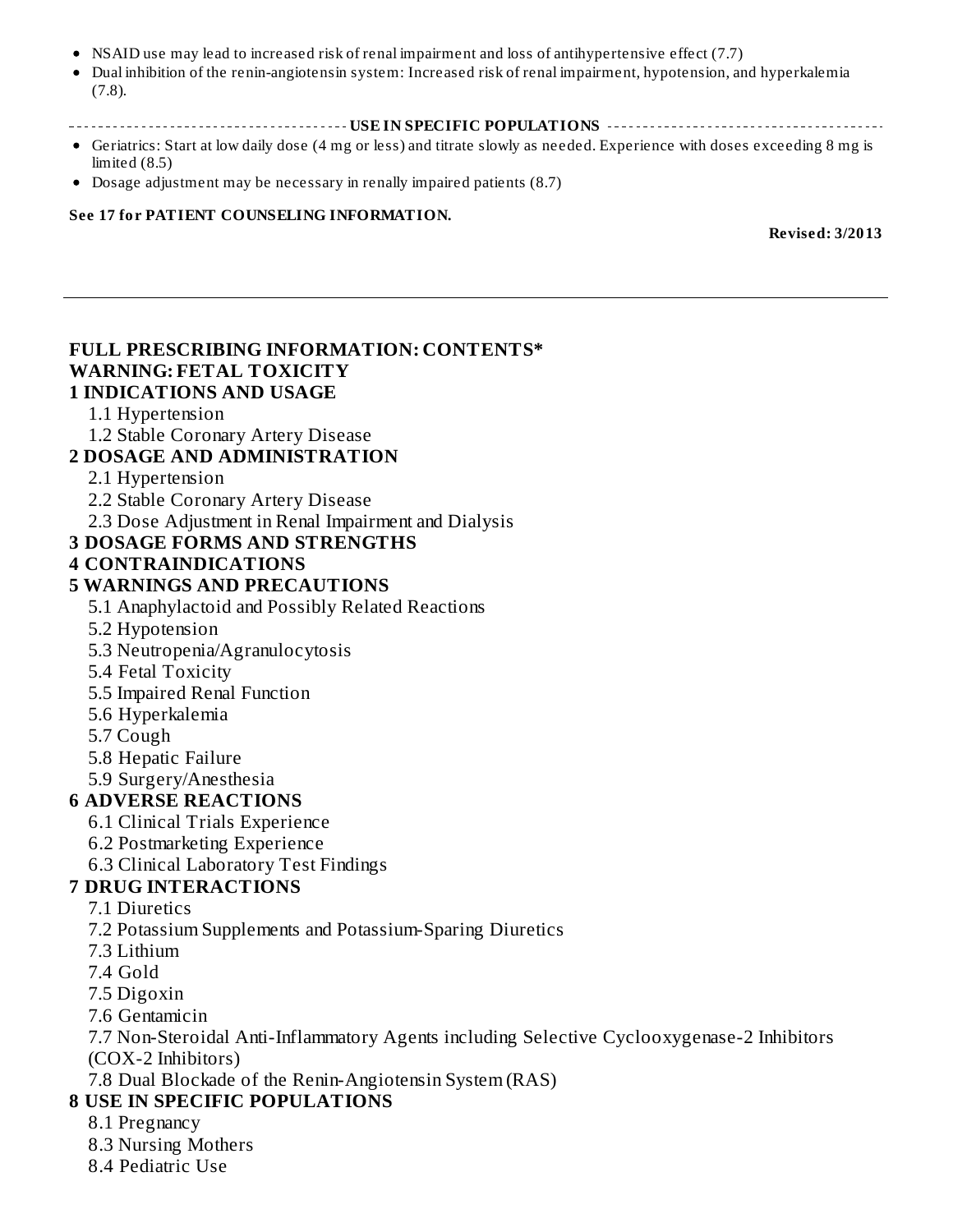8.5 Geriatric Use 8.6 Renal Impairment 8.7 Hepatic Impairment **10 OVERDOSAGE 11 DESCRIPTION 12 CLINICAL PHARMACOLOGY** 12.1 Mechanism of Action 12.2 Pharmacodynamics 12.3 Pharmacokinetics **13 NONCLINICAL TOXICOLOGY** 13.1 Carcinogenesis, Mutagenesis, Impairment of Fertility **14 CLINICAL STUDIES** 14.1 Hypertension 14.2 Stable Coronary Artery Disease **16 HOW SUPPLIED/STORAGE AND HANDLING 17 PATIENT COUNSELING INFORMATION**

\* Sections or subsections omitted from the full prescribing information are not listed.

#### **FULL PRESCRIBING INFORMATION**

#### **WARNING: FETAL TOXICITY**

- **When pregnancy is detected, dis continue ACEON as soon as possible.** (5.4)
- **Drugs that act directly on the renin-angiotensin system can caus e injury and death to the developing fetus.** (5.4)

#### **1 INDICATIONS AND USAGE**

#### **1.1 Hypertension**

ACEON is indicated for the treatment of patients with essential hypertension. ACEON may be used alone or given with other classes of antihypertensives, especially thiazide diuretics.

#### **1.2 Stable Coronary Artery Dis eas e**

ACEON is indicated for treatment of patients with stable coronary artery disease to reduce the risk of cardiovascular mortality or nonfatal myocardial infarction. ACEON can be used with conventional treatment for management of coronary artery disease, such as antiplatelet, antihypertensive or lipidlowering therapy.

#### **2 DOSAGE AND ADMINISTRATION**

#### **2.1 Hypertension**

*Use in Uncomplicated Hypertensive Patients:* In patients with essential hypertension, the recommended initial dose is 4 mg once a day. The dose may be titrated, as needed to a maximum of 16 mg per day. The usual maintenance dose range is 4 mg to 8 mg administered as a single daily dose or in two divided doses.

*Use in Elderly Patients:* The recommended initial daily dosage of ACEON for the elderly is 4 mg daily, given in one or two divided doses. Experience with ACEON is limited in the elderly at doses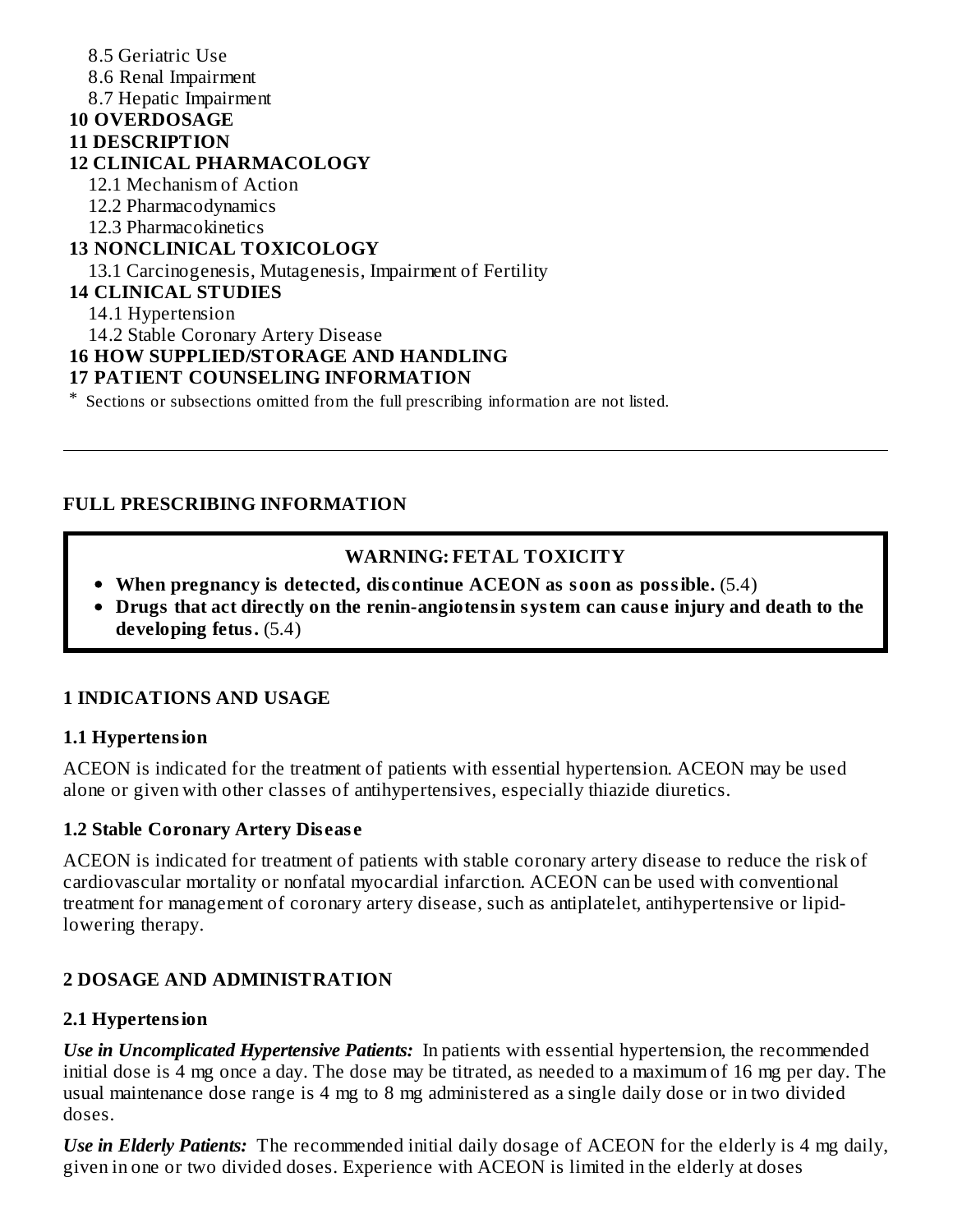exceeding 8 mg. Dosages above 8 mg should be administered with careful blood pressure monitoring and dose titration *[see Use in Specific Populations (8.5)]*.

*Use with Diuretics:* In patients who are currently being treated with a diuretic, symptomatic hypotension can occur following the initial dose of ACEON. Consider reducing the dose of diuretic prior to starting ACEON *[see Drug Interactions (7.1)]*.

#### **2.2 Stable Coronary Artery Dis eas e**

In patients with stable coronary artery disease, ACEON should be given at an initial dose of 4 mg once daily for 2 weeks, and then increased as tolerated, to a maintenance dose of 8 mg once daily. In elderly patients (greater than 70 years), ACEON should be given as a 2 mg dose once daily in the first week, followed by 4 mg once daily in the second week and 8 mg once daily for maintenance dose if tolerated.

### **2.3 Dos e Adjustment in Renal Impairment and Dialysis**

Perindoprilat elimination is decreased in renally impaired patients. ACEON is not recommended in patients with creatinine clearance <30 mL/min. For patients with lesser degrees of impairment, the initial dosage should be 2 mg/day and dosage should not exceed 8 mg/day. During dialysis, perindopril is removed with the same clearance as in patients with normal renal function.

### **3 DOSAGE FORMS AND STRENGTHS**

Tablets are oblong with a score on one side.

2 mg tablet is white and debossed on the unscored side with "ACN 2".

4 mg tablet is pink and debossed on the unscored side with "ACN 4".

8 mg tablet is salmon and debossed on the unscored side with "ACN 8".

### **4 CONTRAINDICATIONS**

 $\mathrm{ACEON}^{\circledR}$  (perindopril erbumine) is contraindicated in patients known to be hypersensitive (including angioedema) to this product or to any other ACE inhibitor. ACEON is also contraindicated in patients with hereditary or idiopathic angioedema.

Do not co-administer aliskiren with ACEON in patients with diabetes *[see Drug Interactions (7.8)]*.

### **5 WARNINGS AND PRECAUTIONS**

### **5.1 Anaphylactoid and Possibly Related Reactions**

Presumably because angiotensin-converting enzyme inhibitors affect the metabolism of eicosanoids and polypeptides, including endogenous bradykinin, patients receiving ACE inhibitors (including ACEON) may be subject to a variety of adverse events, some of them serious. Black patients receiving ACE inhibitors have a higher incidence of angioedema compared to nonblacks.

*Head and Neck Angioedema:* Angioedema of the face, extremities, lips, tongue, glottis, or larynx has been reported in patients treated with ACE inhibitors, including ACEON (0.1% of patients treated with ACEON in U.S. clinical trials). Angioedema associated with involvement of the tongue, glottis or larynx may be fatal. In such cases, discontinue ACEON treatment immediately and observe until the swelling disappears. When involvement of the tongue, glottis, or larynx appears likely to cause airway obstruction, administer appropriate therapy, such as subcutaneous epinephrine solution 1:1000 (0.3 to 0.5 mL), promptly.

*Intestinal Angioedema:* Intestinal angioedema has been reported in patients treated with ACE inhibitors. These patients presented with abdominal pain (with or without nausea or vomiting); in some cases there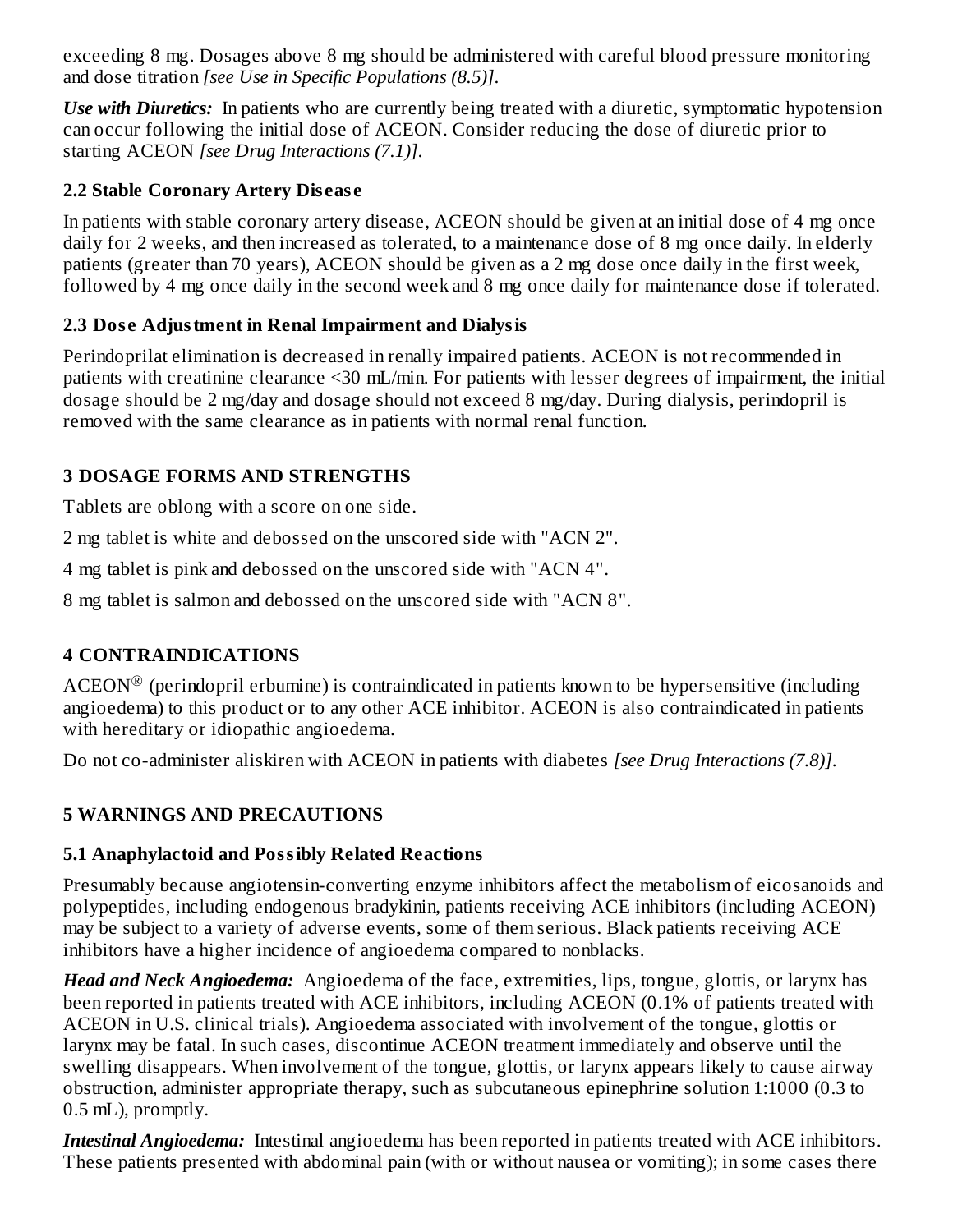was no prior history of facial angioedema and C-1 esterase levels were normal. The angioedema was diagnosed by procedures including abdominal CT scan or ultrasound, or at surgery, and symptoms resolved after stopping the ACE inhibitor. Intestinal angioedema should be included in the differential diagnosis of patients on ACE inhibitors presenting with abdominal pain.

### **5.2 Hypotension**

ACEON can cause symptomatic hypotension. ACEON has been associated with hypotension in 0.3% of uncomplicated hypertensive patients in U.S. placebo-controlled trials. Symptoms related to orthostatic hypotension were reported in another 0.8% of patients.

Symptomatic hypotension is most likely to occur in patients who have been volume or salt-depleted as a result of prolonged diuretic therapy, dietary salt restriction, dialysis, diarrhea or vomiting *[see Dosage and Administration (2.1)]*.

ACE inhibitors may cause excessive hypotension, and may be associated with oliguria or azotemia, and rarely with acute renal failure and death. In patients with ischemic heart disease or cerebrovascular disease, an excessive fall in blood pressure could result in a myocardial infarction or a cerebrovascular accident.

In patients at risk of excessive hypotension, ACEON therapy should be started under very close medical supervision. Patients should be followed closely for the first two weeks of treatment and whenever the dose of ACEON and/or diuretic is increased.

If excessive hypotension occurs, the patient should be placed immediately in a supine position and, if necessary, treated with an intravenous infusion of physiological saline. ACEON treatment can usually be continued following restoration of volume and blood pressure.

### **5.3 Neutropenia/Agranulocytosis**

ACE inhibitors have been associated with agranulocytosis and bone marrow depression, most frequently in patients with renal impairment, especially patients with a collagen vascular disease such as systemic lupus erythematosus or scleroderma.

## **5.4 Fetal Toxicity**

## **Pregnancy Category D**

Use of drugs that act on the renin-angiotensin system during the second and third trimesters of pregnancy reduces fetal renal function and increases fetal and neonatal morbidity and death. Resulting oligohydramnios can be associated with fetal lung hypoplasia and skeletal deformations. Potential neonatal adverse effects include skull hypoplasia, anuria, hypotension, renal failure, and death. When pregnancy is detected discontinue ACEON as soon as possible *[see Use in Specific Populations (8.1)]*.

### **5.5 Impaired Renal Function**

As a consequence of inhibiting the renin-angiotensin-aldosterone system, changes in renal function may be anticipated in susceptible individuals. Renal function should be monitored periodically in patients receiving ACEON *[see Dosage and Administration (2.3)]*, *[see Drug Interactions (7.8)]*.

In patients with severe congestive heart failure, where renal function may depend on the activity of the renin-angiotensin-aldosterone system, treatment with ACE inhibitors, including ACEON, may be associated with oliguria, progressive azotemia, and, rarely, acute renal failure and death.

In hypertensive patients with unilateral or bilateral renal artery stenosis, increases in blood urea nitrogen and serum creatinine may occur; usually reversible upon discontinuation of the ACE inhibitor. In such patients, renal function should be monitored during the first few weeks of therapy.

Some ACEON-treated patients have developed minor and transient increases in blood urea nitrogen and serum creatinine especially in those concomitantly treated with a diuretic.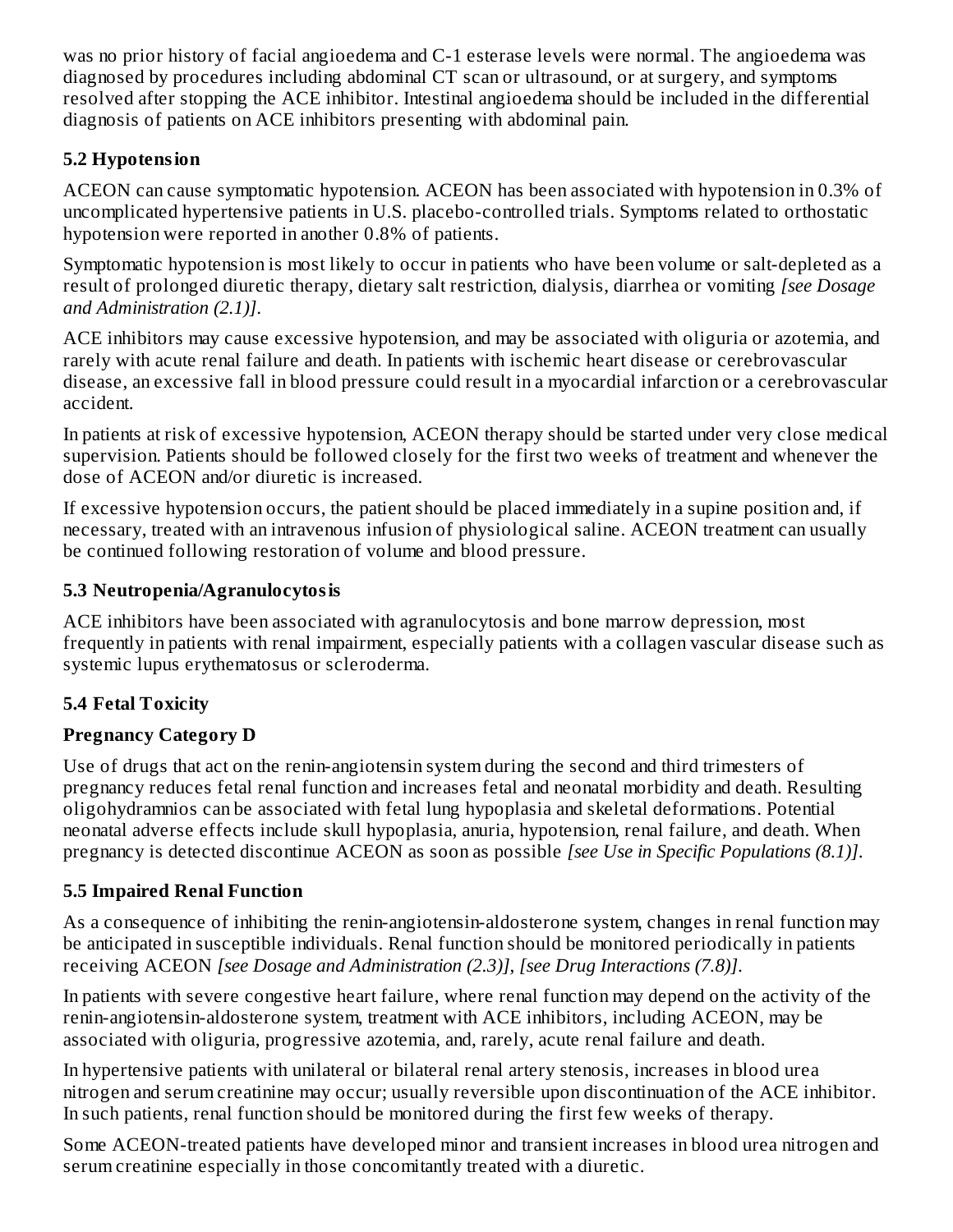#### **5.6 Hyperkalemia**

Elevations of serum potassium have been observed in some patients treated with ACE inhibitors, including ACEON. Most cases were isolated single values that did not appear clinically relevant and were rarely a cause for withdrawal. Risk factors for the development of hyperkalemia include renal insufficiency, diabetes mellitus and the concomitant use of agents such as potassium-sparing diuretics, potassium supplements and/or potassium-containing salt substitutes *[see Drug Interactions (7.2)]*.

Serum potassium should be monitored periodically in patients receiving ACEON.

## **5.7 Cough**

Presumably because of the inhibition of the degradation of endogenous bradykinin, persistent nonproductive cough has been reported with all ACE inhibitors, generally resolving after discontinuation of therapy. Consider ACE inhibitor-induced cough in the differential diagnosis of cough.

### **5.8 Hepatic Failure**

Rarely, ACE inhibitors have been associated with a syndrome that starts with cholestatic jaundice and progresses to fulminant hepatic necrosis and sometimes death. The mechanism of this syndrome is not understood. Patients receiving ACE inhibitors who develop jaundice or marked elevations of hepatic enzymes should discontinue the ACE inhibitor and receive appropriate medical follow-up.

### **5.9 Surgery/Anesthesia**

In patients undergoing surgery or during anesthesia with agents that produce hypotension, ACEON may block angiotensin II formation that would otherwise occur secondary to compensatory renin release. Hypotension attributable to this mechanism can be corrected by volume expansion.

## **6 ADVERSE REACTIONS**

Because clinical trials are conducted under widely varying conditions, adverse event rates observed in the clinical trials of a drug cannot be directly compared to rates in the clinical trials of another drug and may not reflect the rates observed in practice.

## **6.1 Clinical Trials Experience**

The following adverse reactions are discussed elsewhere in labeling:

- Anaphylactoid reactions, including angioedema *[see Warnings and Precautions (5.1)]*
- Hypotension *[see Warnings and Precautions (5.2)]*
- Neutropenia and agranulocytosis *[see Warnings and Precautions (5.3)]*
- Impaired renal function *[see Warnings and Precautions (5.5)]*
- Hyperkalemia *[see Warnings and Precautions (5.6)]*
- Cough *[see Warnings and Precautions (5.7)]*

## *Hypertension*

ACEON has been evaluated for safety in approximately 3,400 patients with hypertension in U.S. and foreign clinical trials. The data presented here are based on results from the 1,417 ACEON-treated patients who participated in the U.S. clinical trials. Over 220 of these patients were treated with  $\widehat{\text{ACEON}}^{\textcircled{\tiny{\textregistered}}}$  (perindopril erbumine) for at least one year.

In placebo-controlled U.S. clinical trials, the incidence of premature discontinuation of therapy due to adverse events was 6.5% in patients treated with ACEON and 6.7% in patients treated with placebo. The most common causes were cough, headache, asthenia and dizziness.

Among 1,012 patients in placebo-controlled U.S. trials, the overall frequency of reported adverse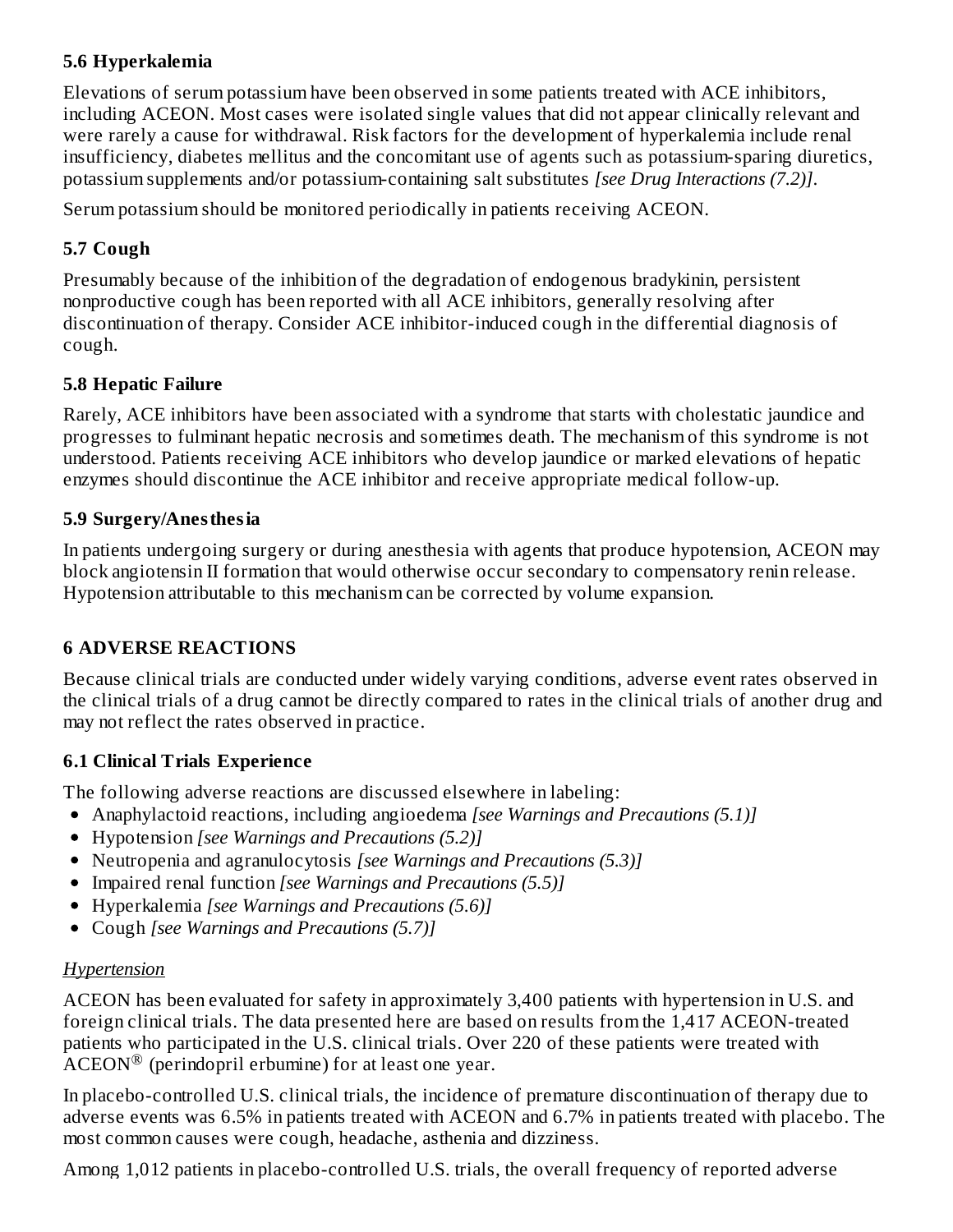events was similar in patients treated with ACEON and in those treated with placebo (approximately 75% in each group). The only adverse events whose incidence on ACEON was at least 2% greater than on placebo were cough (12% vs. 4.5%) and back pain (5.8% vs. 3.1%).

Dizziness was not reported more frequently in the perindopril group (8.2%) than in the placebo group (8.5%), but its likelihood increased with dose, suggesting a causal relationship with perindopril.

#### *Stable Coronary Artery Disease*

Perindopril has been evaluated for safety in EUROPA, a double-blind, placebo-controlled study in 12,218 patients with stable coronary artery disease. The overall rate of discontinuation was about 22% on drug and placebo. The most common medical reasons for discontinuation that were more frequent on perindopril than placebo were cough, drug intolerance and hypotension.

### **6.2 Postmarketing Experience**

Voluntary reports of adverse events in patients taking ACEON that have been received since market introduction and are of unknown causal relationship to ACEON include: cardiac arrest, eosinophilic pneumonitis, neutropenia/agranulocytosis, pancytopenia, anemia (including hemolytic and aplastic), thrombocytopenia, acute renal failure, nephritis, hepatic failure, jaundice (hepatocellular or cholestatic), symptomatic hyponatremia, bullous pemphigoid, pemphigus, acute pancreatitis, falls, psoriasis, exfoliative dermatitis and a syndrome which may include: arthralgia/arthritis, vasculitis, serositis, myalgia, fever, rash or other dermatologic manifestations, a positive antinuclear antibody (ANA), leukocytosis, eosinophilia or an elevated erythrocyte sedimentation rate (ESR).

### **6.3 Clinical Laboratory Test Findings**

*Hematology:* Small decreases in hemoglobin and hematocrit occur frequently in hypertensive patients treated with ACEON, but are rarely of clinical importance. In controlled clinical trials, no patient was discontinued from therapy due to the development of anemia. Leukopenia (including neutropenia) was observed in 0.1% of patients in U.S. clinical trials *[see Warnings and Precautions (5.3)]*.

*Liver Function Tests:* Elevations in ALT (1.6% ACEON versus 0.9% placebo) and AST (0.5% ACEON versus 0.4% placebo) have been observed in placebo-controlled clinical trials. The elevations were generally mild and transient and resolved after discontinuation of therapy.

## **7 DRUG INTERACTIONS**

### **7.1 Diuretics**

Patients on diuretics, and especially those started recently, may occasionally experience an excessive reduction of blood pressure after initiation of ACEON therapy. The possibility of hypotensive effects can be minimized by either decreasing the dose of or discontinuing the diuretic or increasing the salt intake prior to initiation of treatment with perindopril. If diuretic therapy cannot be altered, provide close medical supervision with the first dose of ACEON, for at least two hours and until blood pressure has stabilized for another hour *[see Warnings and Precautions (5.2)]*.

The rate and extent of perindopril absorption and elimination are not affected by concomitant diuretics. The bioavailability of perindoprilat was reduced by diuretics, however, and this was associated with a decrease in plasma ACE inhibition.

### **7.2 Potassium Supplements and Potassium-Sparing Diuretics**

ACEON may increase serum potassium because of its potential to decrease aldosterone production. Use of potassium-sparing diuretics (spironolactone, amiloride, triamterene and others), potassium supplements or other drugs capable of increasing serum potassium (indomethacin, heparin, cyclosporine and others) can increase the risk of hyperkalemia. Therefore, if concomitant use of such agents is indicated, monitor the patient's serum potassium frequently.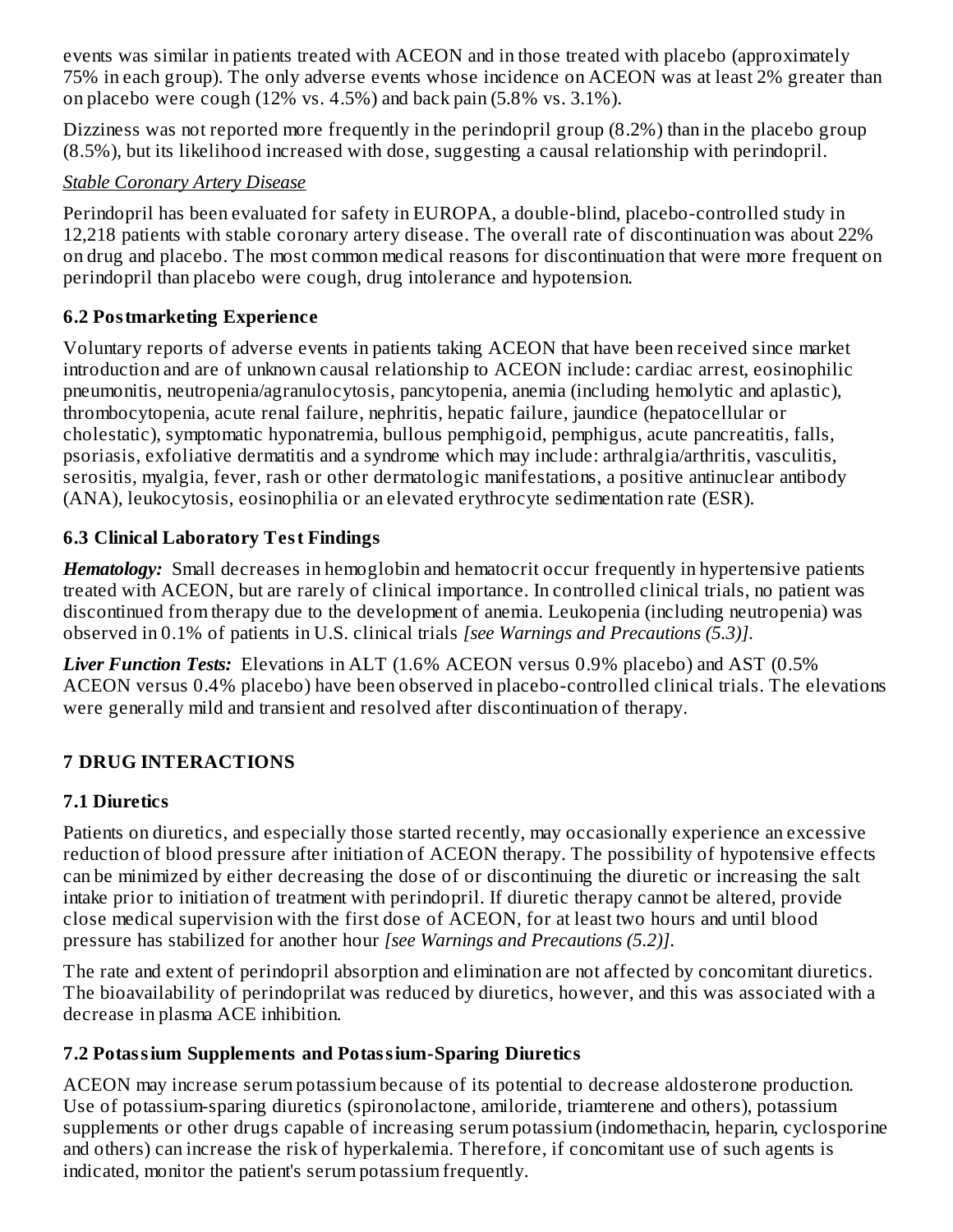#### **7.3 Lithium**

Increased serum lithium and symptoms of lithium toxicity have been reported in patients receiving concomitant lithium and ACE inhibitor therapy. Frequent monitoring of serum lithium concentration is recommended. Use of a diuretic may further increase the risk of lithium toxicity.

#### **7.4 Gold**

Nitritoid reactions (symptoms include facial flushing, nausea, vomiting and hypotension) have been reported rarely in patients on therapy with injectable gold (sodium aurothiomalate) and concomitant ACE Inhibitor therapy including ACEON.

#### **7.5 Digoxin**

A controlled pharmacokinetic study has shown no effect on plasma digoxin concentrations when coadministered with ACEON, but an effect of digoxin on the plasma concentration of perindopril/perindoprilat has not been excluded.

#### **7.6 Gentamicin**

Animal data have suggested the possibility of interaction between perindopril and gentamicin. However, this has not been investigated in human studies.

#### **7.7 Non-Steroidal Anti-Inflammatory Agents including Selective Cyclooxygenas e-2 Inhibitors (COX-2 Inhibitors)**

In patients who are elderly, volume-depleted (including those on diuretic therapy), or with compromised renal function, co-administration of NSAIDs, including selective COX-2 inhibitors, with ACE inhibitors, including perindopril, may result in deterioration of renal function, including possible acute renal failure. These effects are usually reversible. Monitor renal function periodically in patients receiving perindopril and NSAID therapy.

The antihypertensive effect of ACE inhibitors, including perindopril, may be attenuated by NSAIDs including selective COX-2 inhibitors.

### **7.8 Dual Blockade of the Renin-Angiotensin System (RAS)**

Dual blockade of the RAS with angiotensin receptor blockers, ACE inhibitors, or aliskiren is associated with increased risks of hypotension, hyperkalemia, and changes in renal function (including acute renal failure) compared to monotherapy. Closely monitor blood pressure, renal function and electrolytes in patients on ACEON and other agents that affect the RAS.

Do not co-administer aliskiren with ACEON in patients with diabetes. Avoid use of aliskiren with ACEON in patients with renal impairment (GFR <60 ml/min).

## **8 USE IN SPECIFIC POPULATIONS**

#### **8.1 Pregnancy**

Pregnancy Category D [*see Boxed Warning and Warnings and Precautions (5.4)*].

Use of drugs that act on the renin-angiotensin system during the second and third trimesters of pregnancy reduces fetal renal function and increases fetal and neonatal morbidity and death. Resulting oligohydramnios can be associated with fetal lung hypoplasia and skeletal deformations. Potential neonatal adverse effects include skull hypoplasia, anuria, hypotension, renal failure, and death. When pregnancy is detected, discontinue ACEON as soon as possible. These adverse outcomes are usually associated with use of these drugs in the second and third trimester of pregnancy. Most epidemiologic studies examining fetal abnormalities after exposure to antihypertensive use in the first trimester have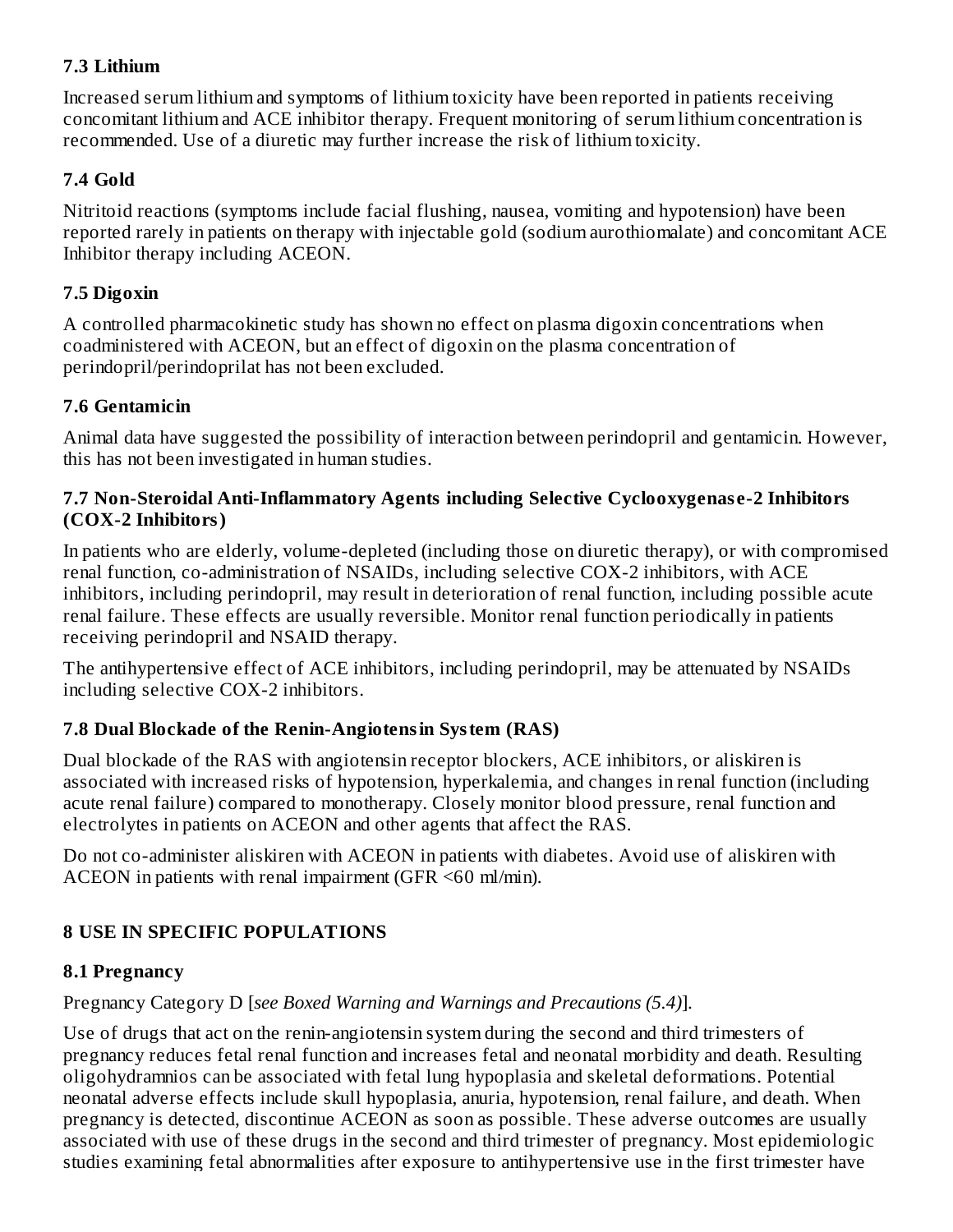not distinguished drugs affecting the renin-angiotensin system from other antihypertensive agents. Appropriate management of maternal hypertension during pregnancy is important to optimize outcomes for both mother and fetus.

In the unusual case that there is no appropriate alternative to therapy with drugs affecting the reninangiotensin system for a particular patient, apprise the mother of the potential risk to the fetus. Perform serial ultrasound examinations to assess the intra-amniotic environment. If oligohydramnios is observed, discontinue ACEON, unless it is considered lifesaving for the mother. Fetal testing may be appropriate, based on the week of pregnancy. Patients and physicians should be aware, however, that oligohydramnios may not appear until after the fetus has sustained irreversible injury. Closely observe infants with histories of in utero exposure to ACEON for hypotension, oliguria, and hyperkalemia *[see Use in Specific Populations (8.4)]*.

Radioactivity was detectable in fetuses after administration of  $^{14}$ C-perindopril to pregnant rats.

### **8.3 Nursing Mothers**

Milk of lactating rats contained radioactivity following administration of  $^{14}$ C-perindopril. It is not known whether perindopril is secreted in human milk. Because many drugs are secreted in human milk, caution should be exercised when ACEON is given to nursing mothers.

### **8.4 Pediatric Us e**

Neonates with a history of in utero exposure to ACEON:

If oliguria or hypotension occurs, direct attention toward support of blood pressure and renal perfusion. Exchange transfusions or dialysis may be required as a means of reversing hypotension and/or substituting for disordered renal function. Perindopril, which crosses the placenta, can theoretically be removed from the neonatal circulation by these means, but limited experience has not shown that such removal is central to the treatment of these infants.

Safety and effectiveness of ACEON in pediatric patients have not been established.

### **8.5 Geriatric Us e**

The mean blood pressure effect of perindopril was somewhat smaller in patients over 60 than in younger patients, although the difference was not significant. Plasma concentrations of both perindopril and perindoprilat were increased in elderly patients compared to concentrations in younger patients. No adverse effects were clearly increased in older patients with the exception of dizziness and possibly rash.

Start at a low dose and titrate slowly as needed. Monitor for dizziness because of potential for falls.

Experience with ACEON in elderly patients at daily doses exceeding 8 mg is limited.

## **8.6 Renal Impairment**

Dosage adjustment may be necessary in renally impaired patients *[see Dosage and Administration (2.3) and Clinical Pharmacology (12.3)]*.

## **8.7 Hepatic Impairment**

The bioavailability of perindoprilat is increased in patients with impaired hepatic function *[see Clinical Pharmacology (12.3)]*.

## **10 OVERDOSAGE**

In animals, doses of perindopril up to 2,500 mg/kg in mice, 3,000 mg/kg in rats and 1,600 mg/kg in dogs were non-lethal. Past experiences were scant but suggested that overdosage with other ACE inhibitors was also fairly well tolerated by humans. The most likely manifestation is hypotension, and treatment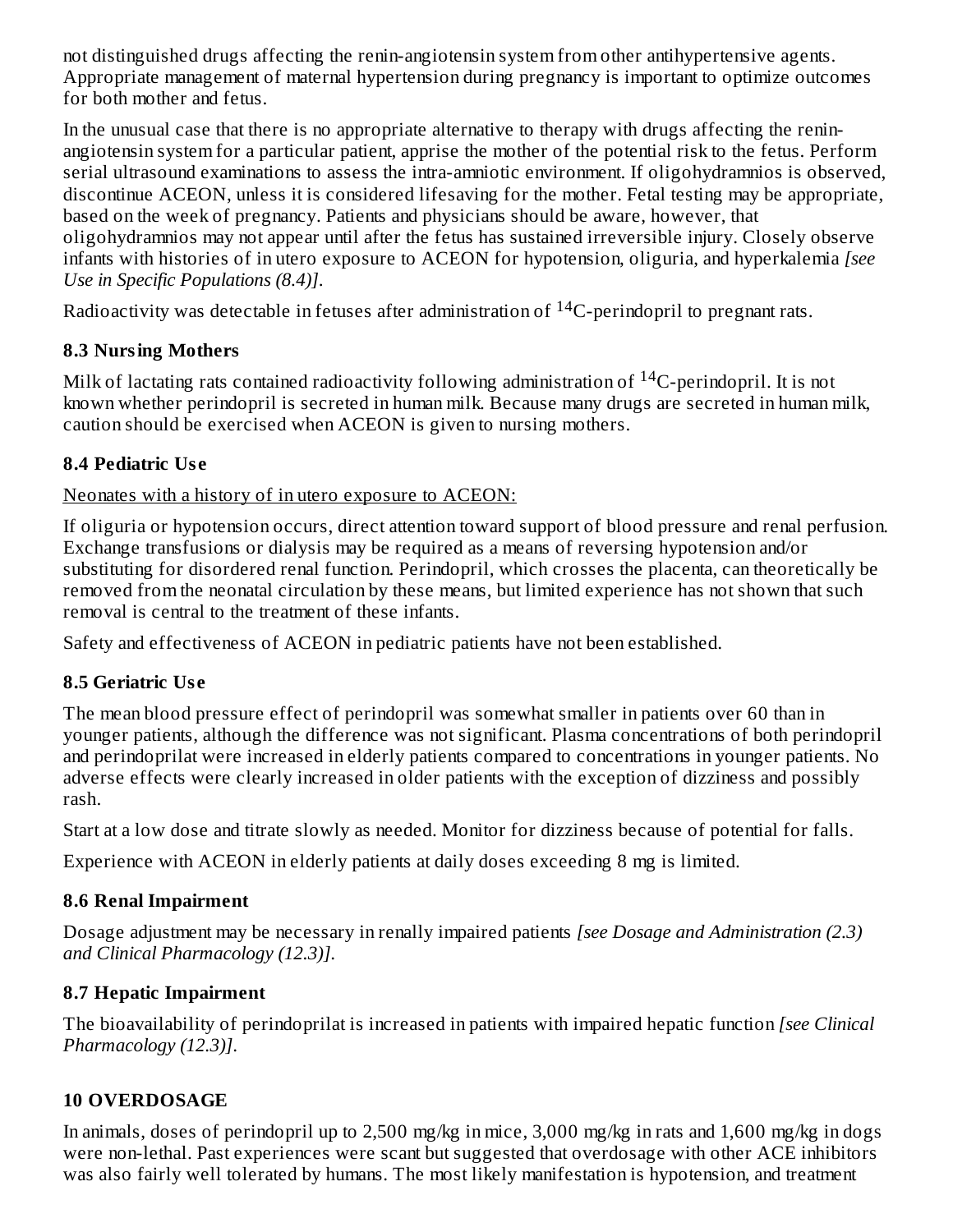should be symptomatic and supportive. Therapy with the ACE inhibitor should be discontinued, and the patient should be observed. Dehydration, electrolyte imbalance and hypotension should be treated by established procedures.

Among the reported cases of perindopril overdosage, patients who were known to have ingested a dose of 80 mg to 120 mg required assisted ventilation and circulatory support. One additional patient developed hypothermia, circulatory arrest and died following ingestion of up to 180 mg of perindopril. The intervention for perindopril overdose may require vigorous support.

Laboratory determinations of serum levels of perindopril and its metabolites are not widely available, and such determinations have, in any event, no established role in the management of perindopril overdose.

No data are available to suggest physiological maneuvers (*e.g.*, maneuvers to change the pH of the urine) that might accelerate elimination of perindopril and its metabolites. Perindopril can be removed by hemodialysis, with clearance of 52 mL/min for perindopril and 67 mL/min for perindoprilat.

Angiotensin II could presumably serve as a specific antagonist-antidote in the settling of perindopril overdose, but angiotensin II is essentially unavailable outside of scattered research facilities. Because the hypotensive effect of perindopril is achieved through vasodilation and effective hypovolemia, it is reasonable to treat perindopril overdose by infusion of normal saline solution.

### **11 DESCRIPTION**

 $\rm{ACEON}^{\circledR}$  (perindopril erbumine) Tablets contain the tert-butylamine salt of perindopril, the ethyl ester of a non-sulfhydryl angiotensin-converting enzyme (ACE) inhibitor. Perindopril erbumine is chemically described as (2S,30S,70S)-1-[(S)-N-[(S)-1-Carboxy-butyllalanyllhexahydro-2-indolinecarboxylic acid, 1-ethyl ester, compound with tert-butylamine (1:1). Its molecular formula is  $C_{19}H_{32}N_2O_5C_4H_{11}N$ . Its structural formula is:



Perindopril erbumine is a white, crystalline powder with a molecular weight of 368.47 (free acid) or 441.61 (salt form). It is freely soluble in water (60% w/w), alcohol and chloroform.

Perindopril is the free acid form of perindopril erbumine, is a pro-drug and metabolized *in vivo* by hydrolysis of the ester group to form perindoprilat, the biologically active metabolite.

ACEON is available in 2 mg, 4 mg and 8 mg strengths for oral administration. In addition to perindopril erbumine, each tablet contains the following inactive ingredients: colloidal silica (hydrophobic), lactose, magnesium stearate and microcrystalline cellulose. The 4 mg and 8 mg tablets also contain iron oxide.

### **12 CLINICAL PHARMACOLOGY**

#### **12.1 Mechanism of Action**

 $\text{ACEON}^{\circledR}$  (perindopril erbumine) is a pro-drug for perindoprilat, which inhibits ACE in human subjects and animals. The mechanism through which perindoprilat lowers blood pressure is believed to be primarily inhibition of ACE activity. ACE is a peptidyl dipeptidase that catalyzes conversion of the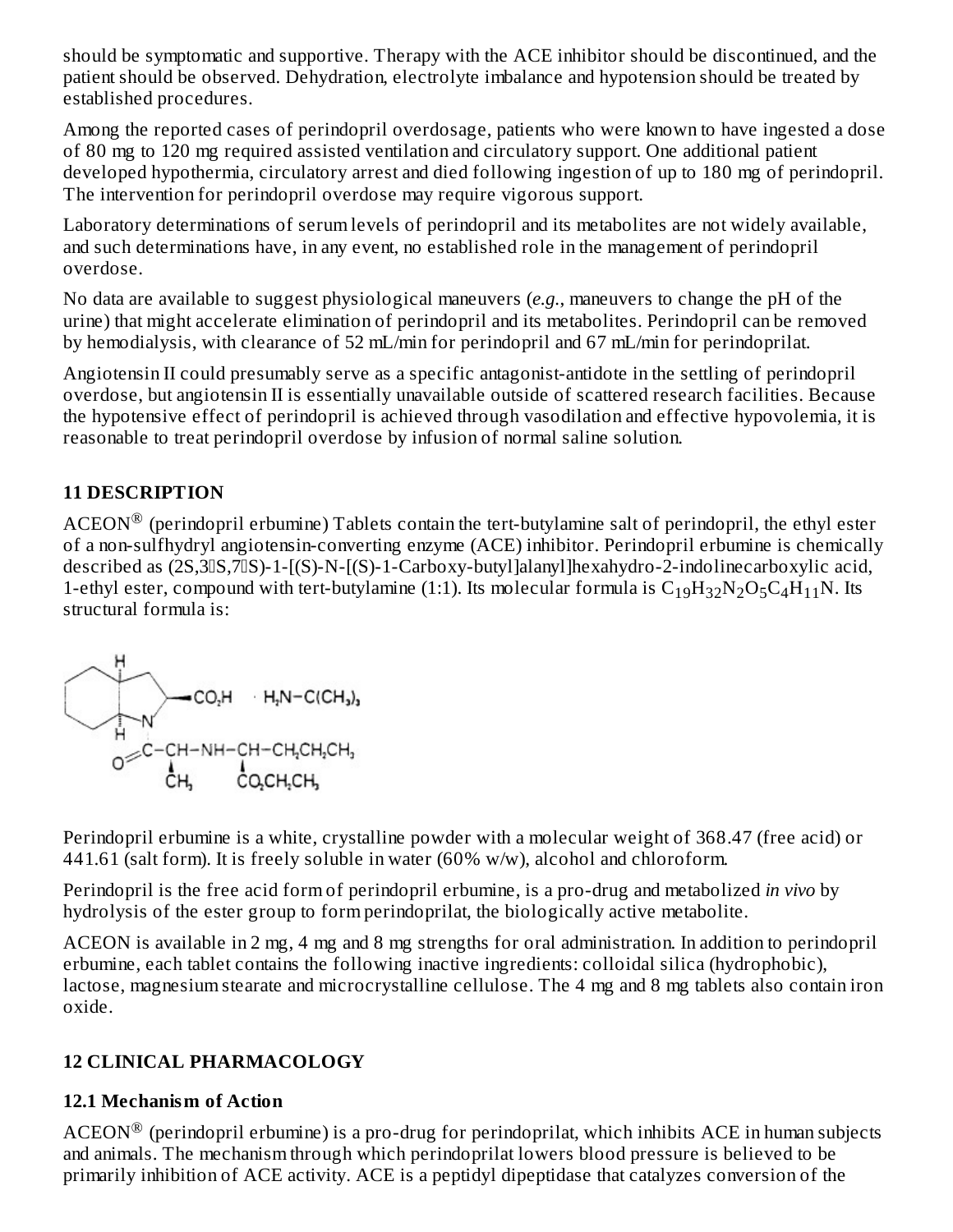inactive decapeptide, angiotensin I, to the vasoconstrictor, angiotensin II. Angiotensin II is a potent peripheral vasoconstrictor, which stimulates aldosterone secretion by the adrenal cortex, and provides negative feedback on renin secretion. Inhibition of ACE results in decreased plasma angiotensin II, leading to decreased vasoconstriction, increased plasma renin activity and decreased aldosterone secretion. The latter results in diuresis and natriuresis and may be associated with a small increase of serum potassium.

ACE is identical to kininase II, an enzyme that degrades bradykinin. Whether increased levels of bradykinin, a potent vasodepressor peptide, play a role in the therapeutic effects of ACEON remains to be elucidated.

While the principal mechanism of perindopril in blood pressure reduction is believed to be through the renin-angiotensin-aldosterone system, ACE inhibitors have some effect even in apparent low-renin hypertension. Perindopril has been studied in relatively few black patients, usually a low-renin population, and the average response of diastolic blood pressure to perindopril was about half the response seen in nonblack patients, a finding consistent with previous experience of other ACE inhibitors.

### **12.2 Pharmacodynamics**

After administration of perindopril, ACE is inhibited in a dose and blood concentration-related fashion, with the maximal inhibition of 80 to 90% attained by 8 mg persisting for 10 to 12 hours. Twenty-four hour ACE inhibition is about 60% after these doses. The degree of ACE inhibition achieved by a given dose appears to diminish over time (the ID $_{50}$  increases). The pressor response to an angiotensin I infusion is reduced by perindopril, but this effect is not as persistent as the effect on ACE; there is about 35% inhibition at 24 hours after a 12 mg dose.

#### **12.3 Pharmacokinetics**

**Absorption:** Oral administration of ACEON results in peak plasma concentrations that occur at approximately 1 hour. The absolute oral bioavailability of perindopril is about 75%. Following absorption, approximately 30 to 50% of systemically available perindopril is hydrolyzed to its active metabolite, perindoprilat, which has a mean bioavailability of about 25%. Peak plasma concentrations of perindoprilat are attained 3 to 7 hours after perindopril administration. Oral administration of ACEON with food does not significantly lower the rate or extent of perindopril absorption relative to the fasted state. However, the extent of biotransformation of perindopril to the active metabolite, perindoprilat, is reduced approximately 43%, resulting in a reduction in the plasma ACE inhibition curve of approximately 20%, probably clinically insignificant. In clinical trials, perindopril was generally administered in a non-fasting state.

With 4 mg, 8 mg and 16 mg doses of ACEON, Cmax and AUC of perindopril and perindoprilat increase in a dose-proportional manner following both single oral dosing and at steady state during a once-a-day multiple dosing regimen.

**Distribution:** Approximately 60% of circulating perindopril is bound to plasma proteins, and only 10 to 20% of perindoprilat is bound. Therefore, drug interactions mediated through effects on protein binding are not anticipated.

*Metabolism and Elimination:* Following oral administration perindopril exhibits multicompartment pharmacokinetics including a deep tissue compartment (ACE binding sites). The mean half-life of perindopril associated with most of its elimination is approximately 0.8 to 1 hours.

Perindopril is extensively metabolized following oral administration, with only 4 to 12% of the dose recovered unchanged in the urine. Six metabolites resulting from hydrolysis, glucuronidation and cyclization via dehydration have been identified. These include the active ACE inhibitor, perindoprilat (hydrolyzed perindopril), perindopril and perindoprilat glucuronides, dehydrated perindopril and the diastereoisomers of dehydrated perindoprilat. In humans, hepatic esterase appears to be responsible for the hydrolysis of perindopril.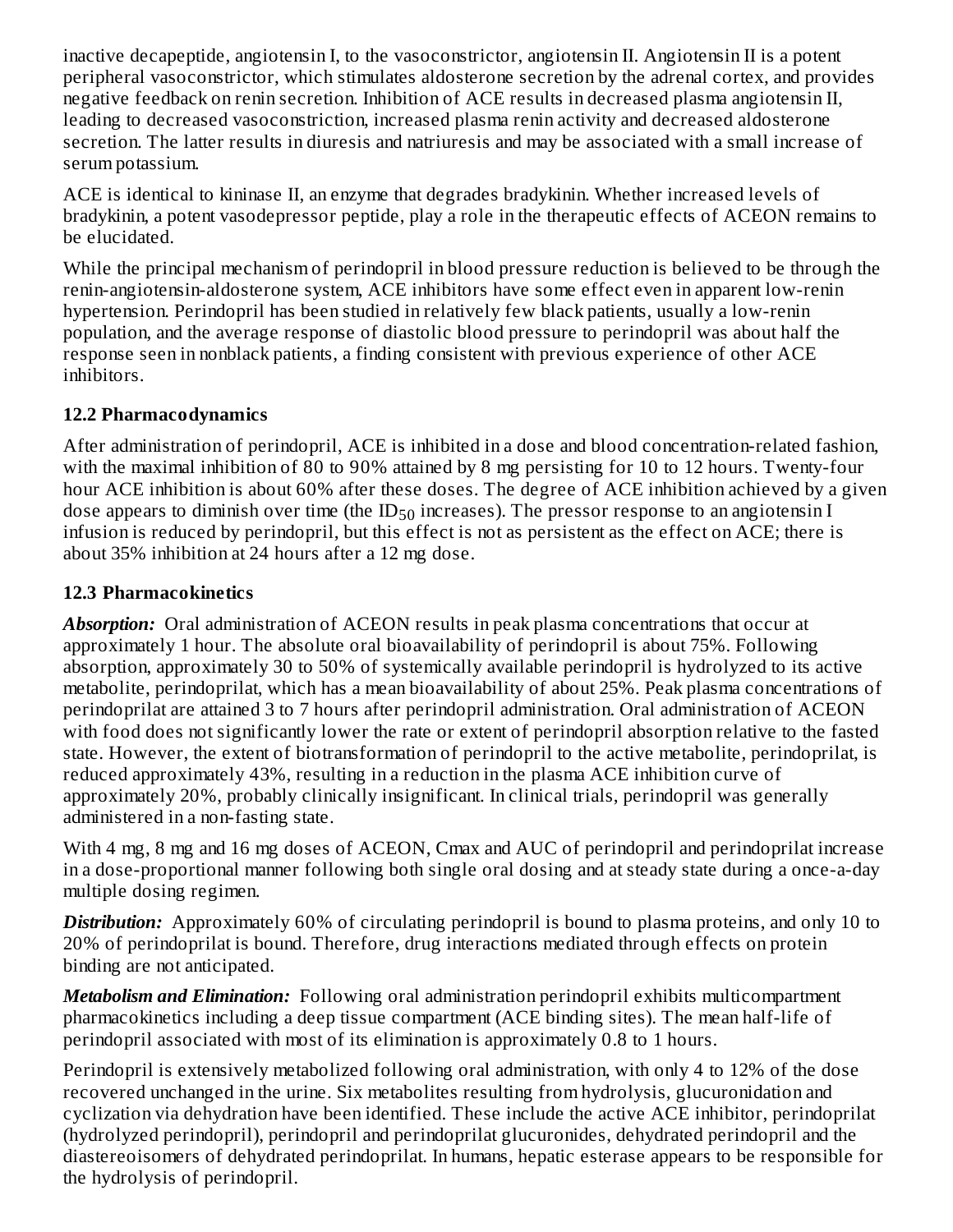The active metabolite, perindoprilat, also exhibits multicompartment pharmacokinetics following the oral administration of ACEON. Formation of perindoprilat is gradual with peak plasma concentrations occurring between 3 and 7 hours. The subsequent decline in plasma concentration shows an apparent mean half-life of 3 to 10 hours for the majority of the elimination, with a prolonged terminal elimination half-life of 30 to 120 hours resulting from slow dissociation of perindoprilat from plasma/tissue ACE binding sites. During repeated oral once daily dosing with perindopril, perindoprilat accumulates about 1.5 to 2 fold and attains steady state plasma levels in 3 to 6 days. The clearance of perindoprilat and its metabolites is almost exclusively renal.

*Elderly:* Plasma concentrations of both perindopril and perindoprilat in elderly patients (greater than 70 years) are approximately twice those observed in younger patients, reflecting both increased conversion of perindopril to perindoprilat and decreased renal excretion of perindoprilat *[see Dosage and Administration (2.1) and Use In Specific Populations (8.5)]*.

*Heart Failure:* Perindoprilat clearance is reduced in congestive heart failure patients, resulting in a 40% higher dose interval AUC.

*Renal Impairment:* With perindopril doses of 2 mg to 4 mg, perindoprilat AUC increases with decreasing renal function. At creatinine clearances of 30 to 80 mL/min, AUC is about double that at 100 mL/min. When creatinine clearance drops below 30 mL/min, AUC increases more markedly.

In a limited number of patients studied, perindopril clearance by dialysis ranged from about 40 to 80 mL/min. Perindoprilat clearance by dialysis ranged from about 40 to 90 mL/min *[see Dosage and Administration (2.3)]*.

*Hepatic Impairment:* The bioavailability of perindoprilat is increased in patients with impaired hepatic function. Plasma concentrations of perindoprilat in patients with impaired liver function were about 50% higher than those observed in healthy subjects or hypertensive patients with normal liver function.

## **13 NONCLINICAL TOXICOLOGY**

### **13.1 Carcinogenesis, Mutagenesis, Impairment of Fertility**

*Carcinogenicity:* No evidence of carcinogenic effect was observed in studies in rats and mice when perindopril was administered at dosages up to 20 times (mg/kg) or 2 to 4 times (mg/m<sup>2</sup>) the maximum proposed clinical doses (16 mg/day) for 104 weeks.

*Mutagenesis:* No genotoxic potential was detected for ACEON, perindoprilat and other metabolites in various *in vitro* and *in vivo* investigations, including the Ames test, the *Saccharomyces cerevisiae* D4 test, cultured human lymphocytes,  $TK \pm$  mouse lymphoma assay, mouse and rat micronucleus tests and Chinese hamster bone marrow assay.

*Impairment of Fertility:* There was no meaningful effect on reproductive performance or fertility in the rat given up to 30 times (mg/kg) or 6 times (mg/m<sup>2</sup>) the proposed maximum clinical dosage of ACEON during the period of spermatogenesis in males or oogenesis and gestation in females.

### **14 CLINICAL STUDIES**

### **14.1 Hypertension**

In placebo-controlled studies of perindopril monotherapy (2 mg to 16 mg once daily) in patients with a mean blood pressure of about 150/100 mm Hg, 2 mg had little effect, but doses of 4 mg to 16 mg lowered blood pressure. The 8 mg and 16 mg doses were indistinguishable, and both had a greater effect than the 4 mg dose. In these studies, doses of 8 mg and 16 mg per day gave supine, trough blood pressure reductions of 9 to 15/5 to 6 mm Hg. When once daily and twice daily dosing were compared, the twice daily dosing regimen was generally slightly superior, but by not more than about 0.5 mm Hg to 1 mm Hg. After 2 mg to 16 mg doses of perindopril, the trough mean systolic and diastolic blood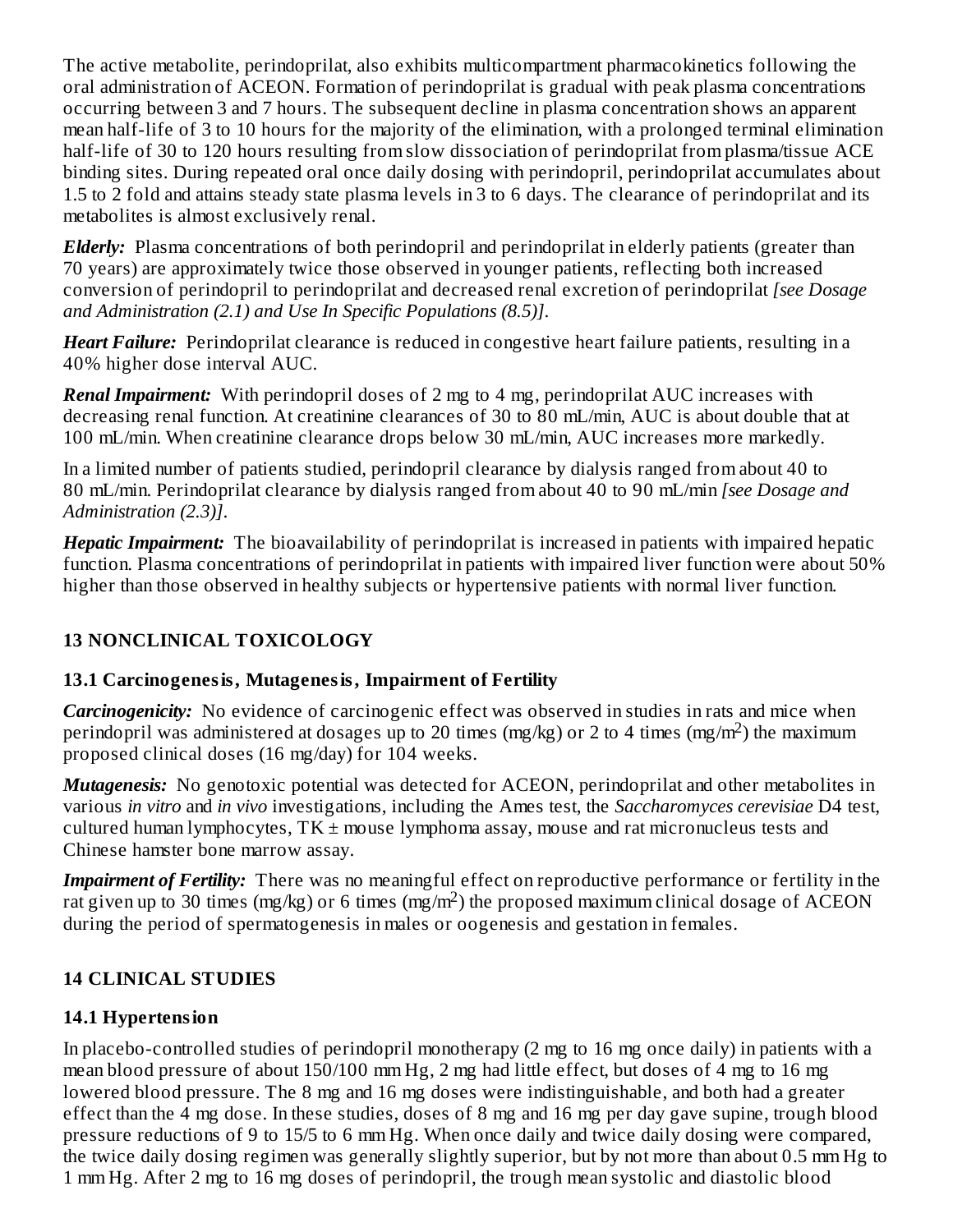pressure effects were about 75 to 100% of peak effects.

Perindopril's effects on blood pressure were similar when given alone or on a background of 25 mg hydrochlorothiazide In general, the effect of perindopril occurred promptly, with effects increasing slightly over several weeks.

Formal interaction studies of ACEON $^\circledR$  (perindopril erbumine) have not been carried out with antihypertensive agents other than thiazides. Limited experience in controlled and uncontrolled trials coadministering ACEON with a calcium channel blocker, a loop diuretic or triple therapy (beta-blocker, vasodilator and a diuretic), does not suggest any unexpected interactions. In general, ACE inhibitors have less than additive effects when given with beta-adrenergic blockers, presumably because both work in part through the renin angiotensin system.

In uncontrolled studies in patients with insulin-dependent diabetes, perindopril did not appear to affect glycemic control. In long-term use, no effect on urinary protein excretion was seen in these patients.

The effectiveness of ACEON was not influenced by sex and it was less effective in black patients than in nonblack patients. In elderly patients (greater than or equal to 60 years), the mean blood pressure effect was somewhat smaller than in younger patients, although the difference was not significant.

#### **14.2 Stable Coronary Artery Dis eas e**

The EURopean trial On reduction of cardiac events with Perindopril in stable coronary Artery disease (EUROPA) was a multicenter, randomized, double-blind and placebo-controlled study conducted in 12,218 patients who had evidence of stable coronary artery disease without clinical heart failure. Patients had evidence of coronary artery disease documented by previous myocardial infarction more than 3 months before screening, coronary revascularization more than 6 months before screening, angiographic evidence of stenosis (at least 70% narrowing of one or more major coronary arteries), or positive stress test in men with a history of chest pain. After a run-in period of 4 weeks during which all patients received perindopril 2 mg to 8 mg, the patients were randomly assigned to perindopril 8 mg once daily (n=6,110) or matching placebo (n=6,108). The mean follow-up was 4.2 years. The study examined the long-term effects of perindopril on time to first event of cardiovascular mortality, nonfatal myocardial infarction, or cardiac arrest in patients with stable coronary artery disease.

The mean age of patients was 60 years; 85% were male, 92% were taking platelet inhibitors, 63% were taking β blockers, and 56% were taking lipid-lowering therapy. The EUROPA study showed that perindopril significantly reduced the relative risk for the primary endpoint events (Table 1). This beneficial effect is largely attributable to a reduction in the risk of nonfatal myocardial infarction. This beneficial effect of perindopril on the primary outcome was evident after about one year of treatment (Figure 1). The outcome was similar across all predefined subgroups by age, underlying disease or concomitant medication (Figure 2).

|                                                            | Perindopril Placebo<br>(N = 6,110) (N = 6,108)                                              | <b>RRR</b><br>(95%<br>$\mathbf{C}$ | $\mathbf{P}$ |
|------------------------------------------------------------|---------------------------------------------------------------------------------------------|------------------------------------|--------------|
| <b>Combined Endpoint</b>                                   |                                                                                             |                                    |              |
| Cardiovascular mortality, nonfatal MI or<br>cardiac arrest | 488 (8%) $\begin{array}{cc} 603 & 20\% & (9 \ 9.9\%) & (9.9\%) & (9.29) \end{array}$ 0.0003 |                                    |              |
| <b>Component Endpoint</b>                                  |                                                                                             |                                    |              |
| Cardiovascular mortality                                   | 215 (3.5%) $\begin{array}{cc} 249 & 14\% \ (-3) & (4.1\%) & \text{to } 28 \end{array}$      |                                    | 0.107        |
| Nonfatal MI                                                | 295 (4.8%) $\begin{array}{cc} 378 & 22\% (10 \\ (6.2\%) & \text{to } 33 \end{array}$        |                                    | 0.001        |
|                                                            |                                                                                             | $46%$ (-                           |              |

#### **Table 1. Primary Endpoint and Relative Risk Reduction**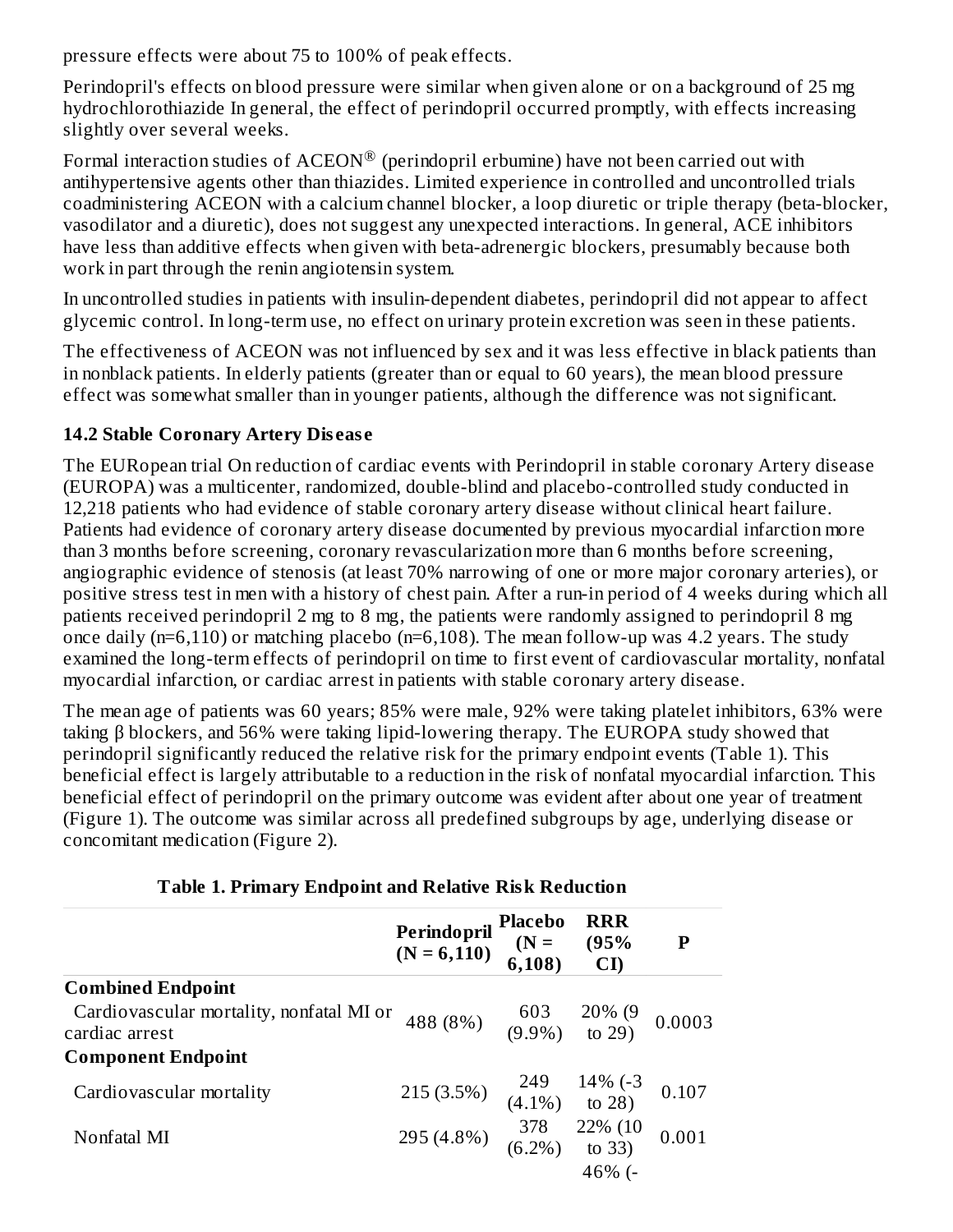80)

*CI=confidence interval; RRR: relative risk reduction; MI: myocardial infarction*





**Figure 2. Beneficial Effect of Perindopril Treatment on Primary Endpoint in Predefined Subgroups**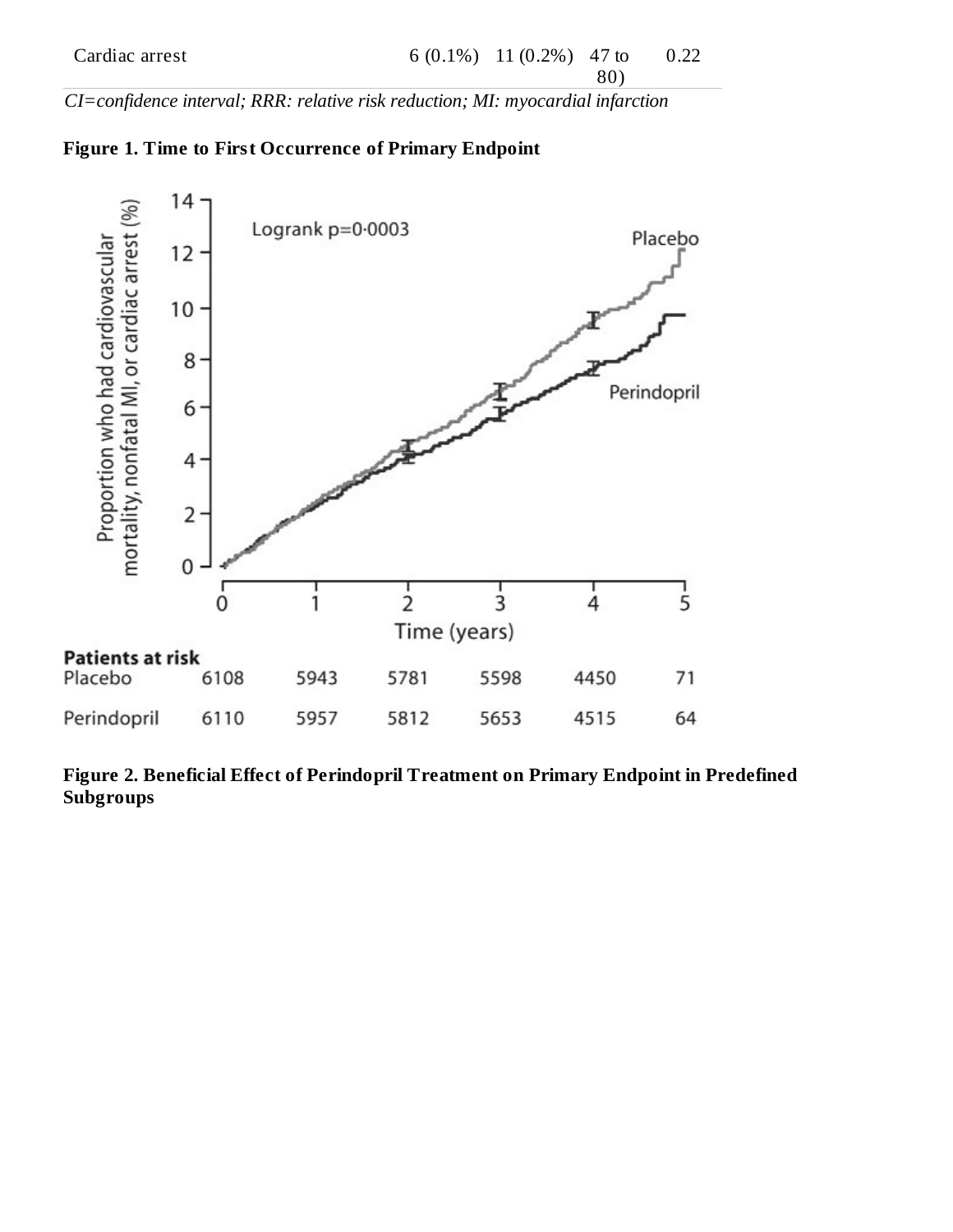

Size of squares proportional to the number of patients in that group. Dashed line indicates overall relative risk.

#### **16 HOW SUPPLIED/STORAGE AND HANDLING**

Tablets are oblong with a score on one side.

| <b>Tablets</b> | Appearance                                           | NDC (Bottles of 100) |
|----------------|------------------------------------------------------|----------------------|
| $2 \text{ mg}$ | White, debossed "ACN 2" on<br>unscored side          | NDC 76234-000-01     |
| $4 \text{ mg}$ | Pink, debossed "ACN 4" on<br>unscored side           | NDC 76234-001-01     |
| $8 \text{ mg}$ | Salmon-colored, debossed "ACN 8"<br>on unscored side | NDC 76234-002-01     |

#### **Keep out of the reach of children.**

Store at controlled room temperature 20° to 25°C (68° to 77°F) [see USP]. Protect from moisture.

For further information, please call our medical communications department toll-free 1-800-718-9884.

#### **17 PATIENT COUNSELING INFORMATION**

Female patients of childbearing age should be told about the consequences of exposure to ACEON during pregnancy. Discuss treatment options with women planning to become pregnant. Patients should be asked to report pregnancies to their physicians as soon as possible.

Tell patients to report promptly any indication of infection (*e.g.*, sore throat, fever) which could be a sign of neutropenia.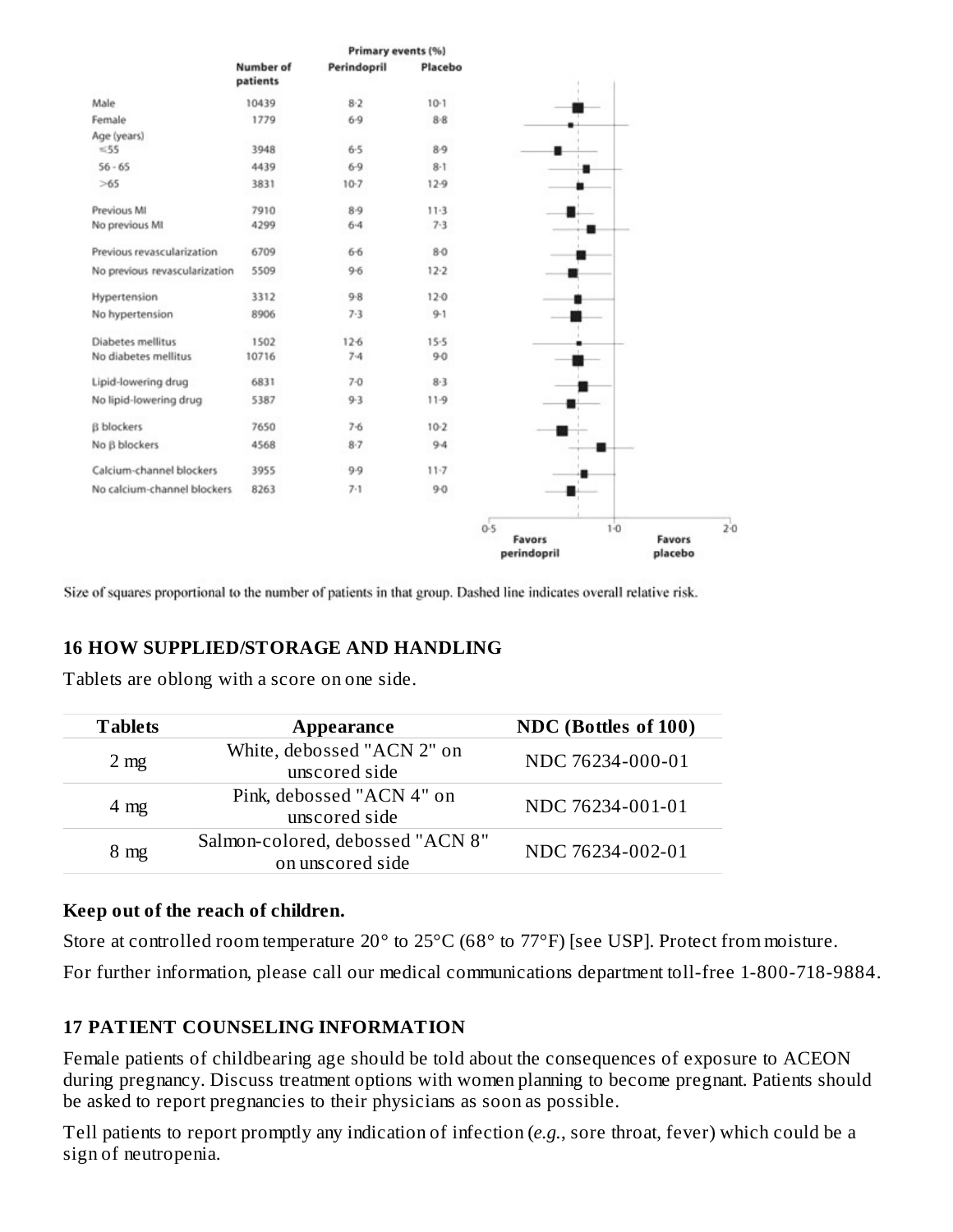#### **Manufactured by:**

Patheon Pharmaceuticals, Inc. Cincinnati, OH 45237 USA

#### **Marketed by:**

XOMA (US) LLC Berkeley, CA 94710 USA

100008 1E Rev Mar 2013

Revised: March, 2013

#### **PRINCIPAL DISPLAY PANEL - 2 mg Tablet**

NDC 76234-000-01

100 Tablets

ACEON ® (perindopril erbumine) Tablets 2 mg

 $R_x$  only Keep out of the reach of children



#### **PRINCIPAL DISPLAY PANEL - 4 mg Tablet**

NDC 78234-001-01

100 Tablets

ACEON ® (perindopril erbumine) Tablets 4 mg

 $R_x$  only Keep out of the reach of children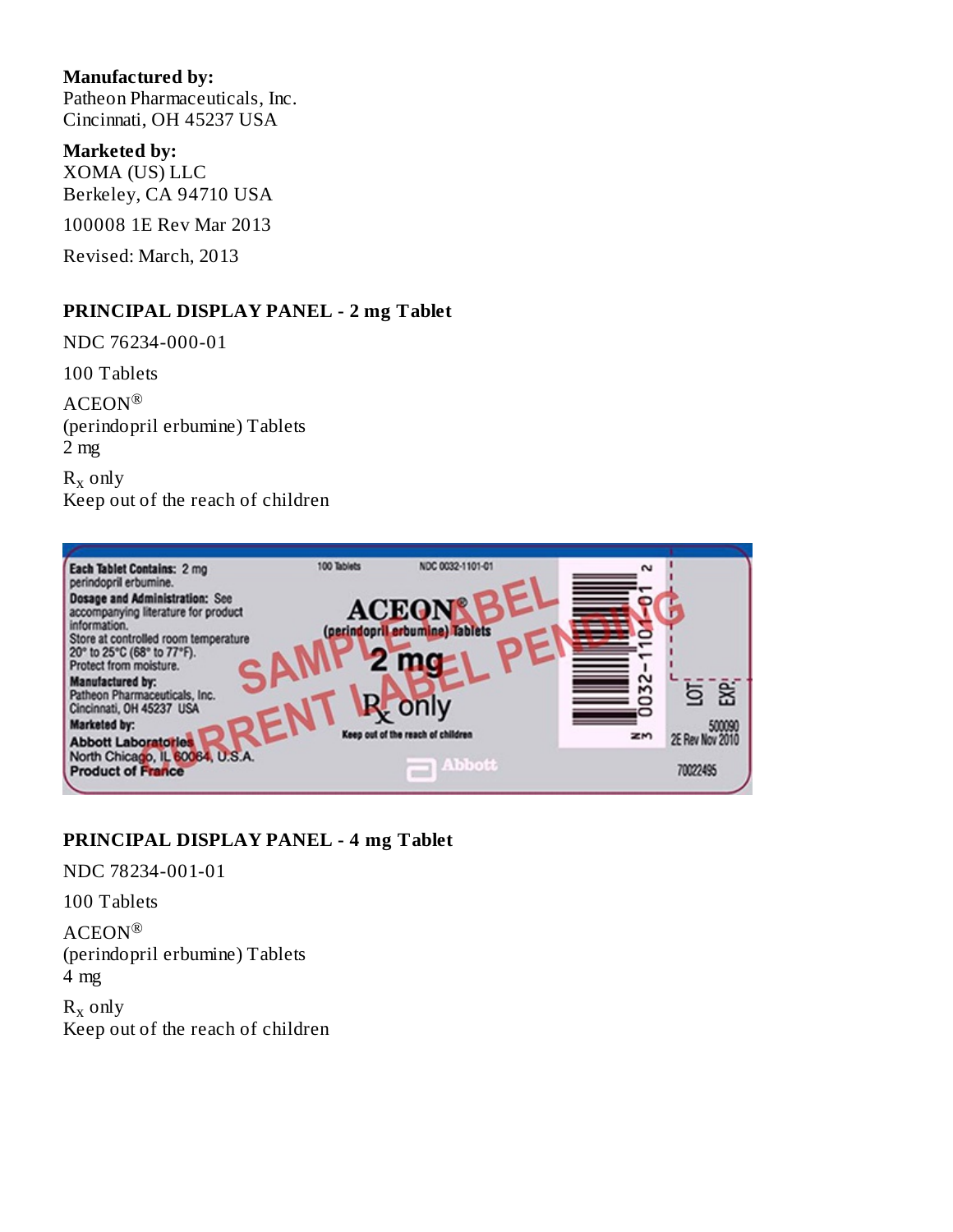

#### **PRINCIPAL DISPLAY PANEL - 8 mg Tablet**

NDC 78234-002-01

100 Tablets

ACEON ® (perindopril erbumine) Tablets 8 mg

 $R_x$  only Keep out of the reach of children



| <b>ACEON</b><br>perindopril erbumine tablet |                         |                          |  |               |  |
|---------------------------------------------|-------------------------|--------------------------|--|---------------|--|
| <b>Product Information</b>                  |                         |                          |  |               |  |
| <b>Product Type</b>                         | HUMAN PRESCRIPTION DRUG | Item Code (Source)       |  | NDC:76234-000 |  |
| <b>Route of Administration</b>              | ORAL                    |                          |  |               |  |
|                                             |                         |                          |  |               |  |
| <b>Active Ingredient/Active Moiety</b>      |                         |                          |  |               |  |
| <b>Ingredient Name</b>                      |                         | <b>Basis of Strength</b> |  | Strength      |  |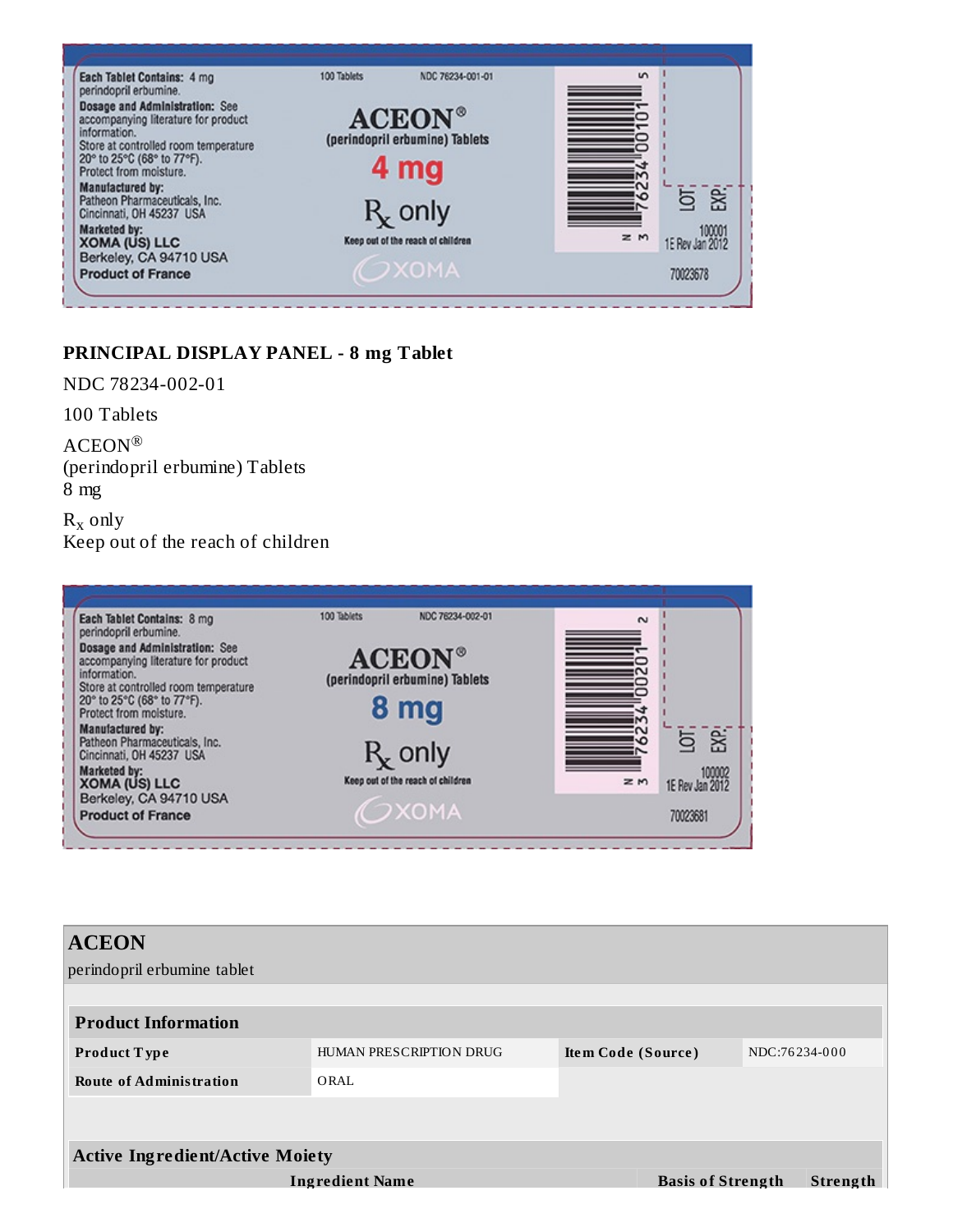| PERINDO PRIL ERBUMINE (UNII: 1964X464OJ) (PERINDO PRILAT - UNII:2UV6ZNQ92K) |                 |                                                 |                     |                             | PERINDOPRIL ERBUMINE 2 mg |                           |  |  |  |
|-----------------------------------------------------------------------------|-----------------|-------------------------------------------------|---------------------|-----------------------------|---------------------------|---------------------------|--|--|--|
|                                                                             |                 |                                                 |                     |                             |                           |                           |  |  |  |
|                                                                             |                 |                                                 |                     |                             |                           |                           |  |  |  |
| <b>Inactive Ingredients</b><br>Strength                                     |                 |                                                 |                     |                             |                           |                           |  |  |  |
| SILICON DIO XIDE (UNII: ETJ7Z6XBU4)                                         |                 | <b>Ingredient Name</b>                          |                     |                             |                           |                           |  |  |  |
| LACTOSE (UNII: J2B2A4N98G)                                                  |                 |                                                 |                     |                             |                           |                           |  |  |  |
| MAGNESIUM STEARATE (UNII: 70097M6I30)                                       |                 |                                                 |                     |                             |                           |                           |  |  |  |
| CELLULOSE, MICRO CRYSTALLINE (UNII: OP1R32D61U)                             |                 |                                                 |                     |                             |                           |                           |  |  |  |
|                                                                             |                 |                                                 |                     |                             |                           |                           |  |  |  |
|                                                                             |                 |                                                 |                     |                             |                           |                           |  |  |  |
| <b>Product Characteristics</b>                                              |                 |                                                 |                     |                             |                           |                           |  |  |  |
| Color                                                                       | white (white)   |                                                 | <b>Score</b>        |                             | 2 pieces                  |                           |  |  |  |
| <b>Shape</b>                                                                | OVAL (OVAL)     |                                                 | <b>Size</b>         |                             | 8 <sub>mm</sub>           |                           |  |  |  |
| <b>Flavor</b>                                                               |                 |                                                 | <b>Imprint Code</b> |                             | ACN;2;SLV;SLV             |                           |  |  |  |
| <b>Contains</b>                                                             |                 |                                                 |                     |                             |                           |                           |  |  |  |
|                                                                             |                 |                                                 |                     |                             |                           |                           |  |  |  |
|                                                                             |                 |                                                 |                     |                             |                           |                           |  |  |  |
| Packaging                                                                   |                 |                                                 |                     |                             |                           |                           |  |  |  |
|                                                                             |                 |                                                 |                     |                             |                           |                           |  |  |  |
| <b>Item Code</b><br>$\#$                                                    |                 | <b>Package Description</b>                      |                     | <b>Marketing Start Date</b> |                           | <b>Marketing End Date</b> |  |  |  |
| 1 NDC:76234-000-01                                                          | 100 in 1 BOTTLE |                                                 |                     |                             |                           |                           |  |  |  |
|                                                                             |                 |                                                 |                     |                             |                           |                           |  |  |  |
|                                                                             |                 |                                                 |                     |                             |                           |                           |  |  |  |
| <b>Marketing Information</b>                                                |                 |                                                 |                     |                             |                           |                           |  |  |  |
| <b>Marketing Category</b>                                                   |                 | <b>Application Number or Monograph Citation</b> |                     | <b>Marketing Start Date</b> |                           | <b>Marketing End Date</b> |  |  |  |
| <b>NDA</b>                                                                  | NDA020184       |                                                 |                     | 12/30/1993                  |                           |                           |  |  |  |
|                                                                             |                 |                                                 |                     |                             |                           |                           |  |  |  |
|                                                                             |                 |                                                 |                     |                             |                           |                           |  |  |  |
| <b>ACEON</b>                                                                |                 |                                                 |                     |                             |                           |                           |  |  |  |
| perindopril erbumine tablet                                                 |                 |                                                 |                     |                             |                           |                           |  |  |  |
|                                                                             |                 |                                                 |                     |                             |                           |                           |  |  |  |
| <b>Product Information</b>                                                  |                 |                                                 |                     |                             |                           |                           |  |  |  |
| Product Type                                                                |                 | HUMAN PRESCRIPTION DRUG                         |                     | Item Code (Source)          |                           | NDC:76234-001             |  |  |  |
| <b>Route of Administration</b>                                              |                 | ORAL                                            |                     |                             |                           |                           |  |  |  |
|                                                                             |                 |                                                 |                     |                             |                           |                           |  |  |  |
|                                                                             |                 |                                                 |                     |                             |                           |                           |  |  |  |

| Ingredient Name                                                                     | <b>Basis of Strength Strength</b>         |  |
|-------------------------------------------------------------------------------------|-------------------------------------------|--|
| <b>PERINDO PRIL ERBUMINE</b> (UNII: 1964X464OJ) (PERINDO PRILAT - UNII:2UV6 ZNQ92K) | $\vert$ PERINDOPRIL ERBUMINE $\vert$ 4 mg |  |

**Inactive Ingredients Ingredient Name Strength SILICON DIOXIDE** (UNII: ETJ7Z6XBU4) **LACTOSE** (UNII: J2B2A4N9 8G) **MAGNESIUM STEARATE** (UNII: 70 0 9 7M6 I30 )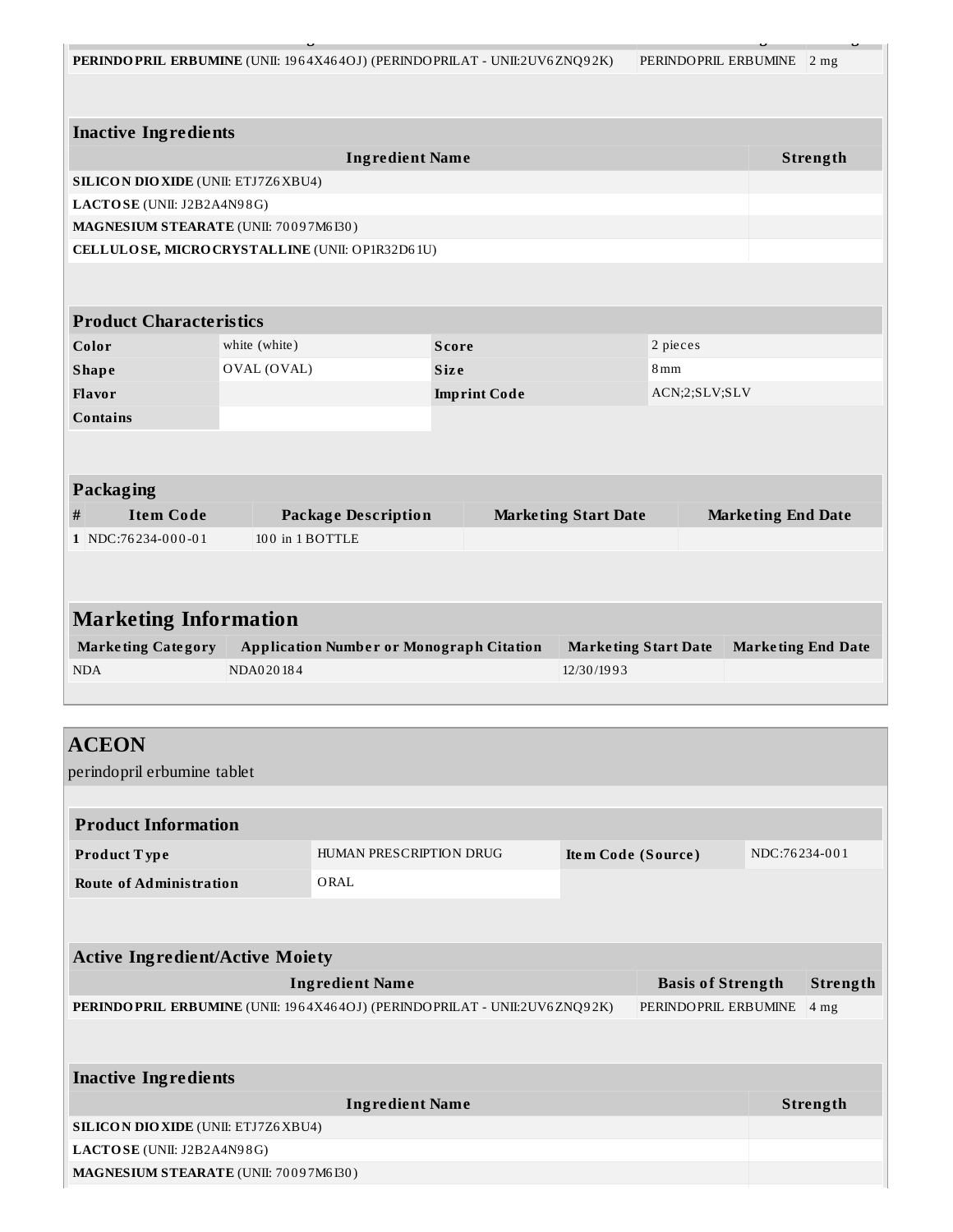| CELLULOSE, MICRO CRYSTALLINE (UNII: OP1R32D61U)                             |                 |                                                 |                     |                             |                             |                           |                           |
|-----------------------------------------------------------------------------|-----------------|-------------------------------------------------|---------------------|-----------------------------|-----------------------------|---------------------------|---------------------------|
| FERRIC OXIDE RED (UNII: 1K09F3G675)                                         |                 |                                                 |                     |                             |                             |                           |                           |
|                                                                             |                 |                                                 |                     |                             |                             |                           |                           |
|                                                                             |                 |                                                 |                     |                             |                             |                           |                           |
| <b>Product Characteristics</b>                                              |                 |                                                 |                     |                             |                             |                           |                           |
| Color                                                                       | pink (pink)     |                                                 | <b>Score</b>        |                             | 2 pieces                    |                           |                           |
| <b>Shape</b>                                                                | OVAL (OVAL)     |                                                 | <b>Size</b>         |                             | 8mm                         |                           |                           |
| Flavor                                                                      |                 |                                                 | <b>Imprint Code</b> |                             | ACN;4;SLV;SLV               |                           |                           |
| <b>Contains</b>                                                             |                 |                                                 |                     |                             |                             |                           |                           |
| Packaging                                                                   |                 |                                                 |                     |                             |                             |                           |                           |
| $\#$<br><b>Item Code</b>                                                    |                 | <b>Package Description</b>                      |                     | <b>Marketing Start Date</b> |                             | <b>Marketing End Date</b> |                           |
| 1 NDC:76234-001-01                                                          | 100 in 1 BOTTLE |                                                 |                     |                             |                             |                           |                           |
|                                                                             |                 |                                                 |                     |                             |                             |                           |                           |
|                                                                             |                 |                                                 |                     |                             |                             |                           |                           |
|                                                                             |                 |                                                 |                     |                             |                             |                           |                           |
| <b>Marketing Information</b>                                                |                 |                                                 |                     |                             |                             |                           |                           |
| <b>Marketing Category</b>                                                   |                 | <b>Application Number or Monograph Citation</b> |                     |                             | <b>Marketing Start Date</b> |                           | <b>Marketing End Date</b> |
| <b>NDA</b>                                                                  | NDA020184       |                                                 |                     | 12/30/1993                  |                             |                           |                           |
|                                                                             |                 |                                                 |                     |                             |                             |                           |                           |
|                                                                             |                 |                                                 |                     |                             |                             |                           |                           |
| <b>ACEON</b>                                                                |                 |                                                 |                     |                             |                             |                           |                           |
| perindopril erbumine tablet                                                 |                 |                                                 |                     |                             |                             |                           |                           |
|                                                                             |                 |                                                 |                     |                             |                             |                           |                           |
| <b>Product Information</b>                                                  |                 |                                                 |                     |                             |                             |                           |                           |
| Product Type                                                                |                 | HUMAN PRESCRIPTION DRUG                         |                     | Item Code (Source)          |                             | NDC:76234-002             |                           |
| <b>Route of Administration</b>                                              |                 | ORAL                                            |                     |                             |                             |                           |                           |
|                                                                             |                 |                                                 |                     |                             |                             |                           |                           |
|                                                                             |                 |                                                 |                     |                             |                             |                           |                           |
| <b>Active Ingredient/Active Moiety</b>                                      |                 |                                                 |                     |                             |                             |                           |                           |
|                                                                             |                 | <b>Ingredient Name</b>                          |                     |                             | <b>Basis of Strength</b>    |                           | Strength                  |
| PERINDO PRIL ERBUMINE (UNII: 1964X464OJ) (PERINDO PRILAT - UNII:2UV6ZNQ92K) |                 |                                                 |                     |                             | PERINDOPRIL ERBUMINE        |                           | 8 <sub>mg</sub>           |
|                                                                             |                 |                                                 |                     |                             |                             |                           |                           |
|                                                                             |                 |                                                 |                     |                             |                             |                           |                           |
| <b>Inactive Ingredients</b>                                                 |                 |                                                 |                     |                             |                             |                           |                           |
|                                                                             |                 | <b>Ingredient Name</b>                          |                     |                             |                             |                           | Strength                  |
| <b>SILICON DIO XIDE (UNII: ETJ7Z6 XBU4)</b>                                 |                 |                                                 |                     |                             |                             |                           |                           |
| LACTOSE (UNII: J2B2A4N98G)                                                  |                 |                                                 |                     |                             |                             |                           |                           |
| MAGNESIUM STEARATE (UNII: 70097M6I30)                                       |                 |                                                 |                     |                             |                             |                           |                           |
| CELLULOSE, MICRO CRYSTALLINE (UNII: OP1R32D61U)                             |                 |                                                 |                     |                             |                             |                           |                           |
| FERRIC OXIDE RED (UNII: 1K09F3G675)                                         |                 |                                                 |                     |                             |                             |                           |                           |
|                                                                             |                 |                                                 |                     |                             |                             |                           |                           |
|                                                                             |                 |                                                 |                     |                             |                             |                           |                           |
| <b>Product Characteristics</b>                                              |                 |                                                 |                     |                             |                             |                           |                           |
| Color                                                                       | red (salmon)    |                                                 | <b>Score</b>        |                             | 2 pieces                    |                           |                           |
| <b>Shape</b>                                                                | OVAL (OVAL)     |                                                 | <b>Size</b>         |                             | 8 <sub>mm</sub>             |                           |                           |